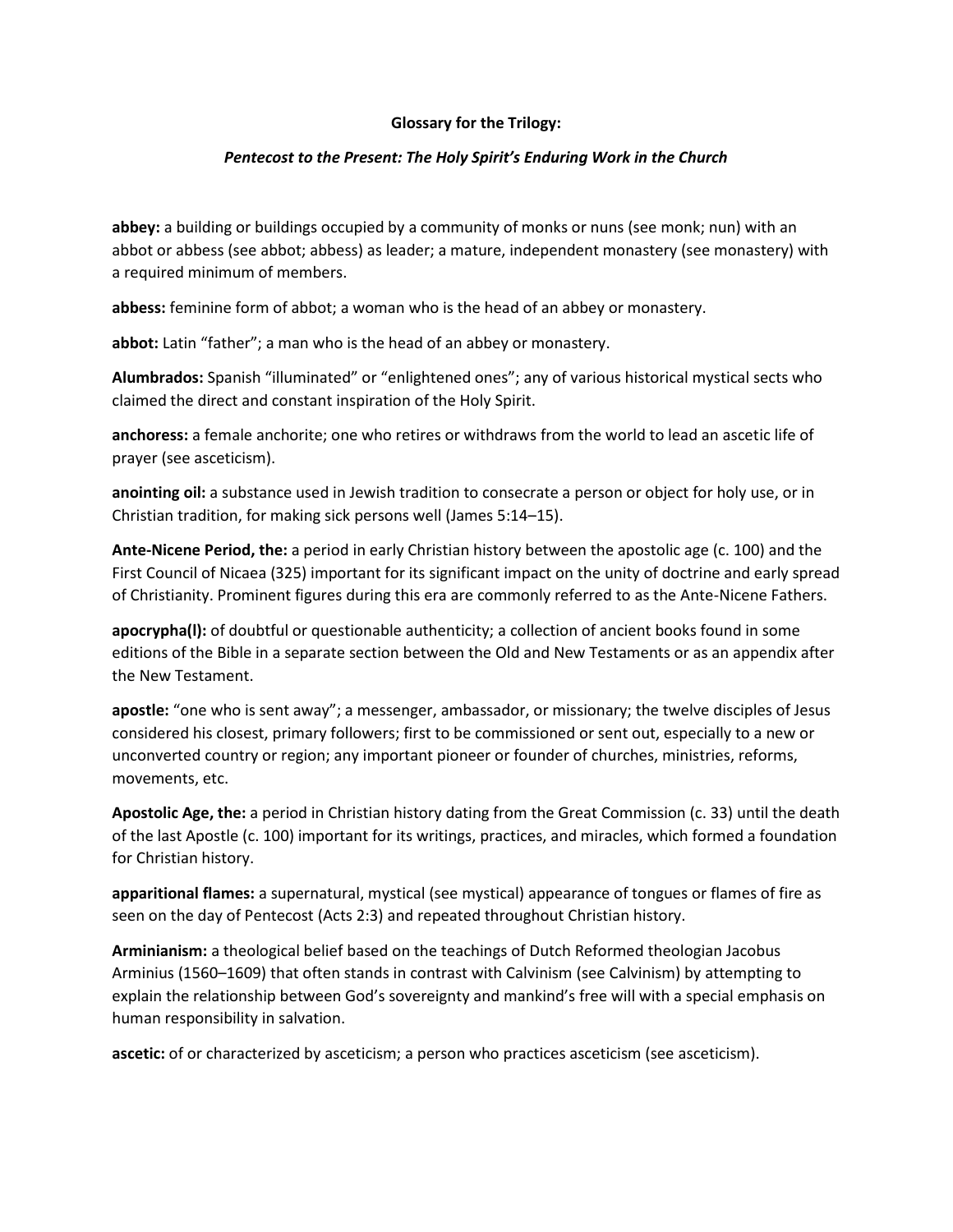**asceticism:** "self-control"; belief that one may achieve Christian virtue through the practice of strict, rigorous training that includes prayer, fasting, devotion, self-discipline, self-mortification, and abstinence from all worldly pleasures.

**awakening:** a revival that raises the awareness of God to a general population and produces a societal transformation (see revival).

**Azusa Street Revival, the:** an historic revival that took place in Los Angeles, California, mostly between 1906 and 1913. Led by William J. Seymour, an African-American pastor, it is considered the origin of the Pentecostal movement.

**baptism:** from the Greek "to dip," "plunge," or "immerse"; a Jewish ritual washing; the first Christian sacrament (see sacrament) of initiation, admission, and adoption into the Christian church. Early Christians were baptized by immersion either by being totally submerged in water or by standing or kneeling in water as water was poured on them as a personal participation in the death, burial, and resurrection of Christ. This was frequently accompanied by catechetical instruction (see catechism), the reciting of creeds, exorcisms, anointing with oil, the laying on of hands, and chrismation (see chrismation) to receive the Holy Spirit. By the Early Middle Ages, however, the rite was severely reduced to the ceremonial sprinkling or "christening" of infants until the sixteenth century when Anabaptists and other Protestant groups began rejecting infant baptism in favor of baptism by immersion of adult believers only.

# **baptism in the Holy Spirit, the:** (see Holy Spirit, the baptism in the)

**barking:** an ecstatic manifestation repeated in historic Christian revivals that often accompanies jerking motions, especially in the head. A person so affected by "the jerks" may grunt or make a noise similar to barking or other animal noises from the suddenness of the jerking motion in their head (see jerking).

**bishop:** a person appointed to oversee a group of priests or ministers and their congregations who, in some traditions, is considered a successor to the twelve apostles.

**Bogomils, the:** a dualist, restorationist Christian sect founded in the First Bulgarian Empire by a priest named Bogomil in the tenth century and lasting until the fourteenth century. Probably influenced by the Paulicians, the Bogomils called for a return to the practices of early Christianity while resisting and rejecting all state, church, and ecclesiastical authorities (see Paulicians).

**bull:** an important document such as a letter, charter, or grant issued by a pope and named for its round leaden imprint or seal (*bulla*) embossed at the end of the document to authenticate it. The seal typically has pictures of the apostles Peter and Paul on one side and the pope's name on the other.

**Calvinism(ist)**: a branch of Protestant Christianity that follows the theological teachings and practices of John Calvin and more particularly Calvin's teachings on predestination, which stresses the sovereignty of God in salvation as in all things. It often stands in contrast with Arminianism, which stresses the human role and responsibility in salvation (see Arminianism).

**Camisards:** French Calvinists or Huguenots who concentrated in the Cévennes region of southcentral France after King Louis XIV revoked their charter in 1685 and who raised an insurrection against subsequent persecutions. Named for the black peasant *camise* or smocks they wore during their night raids, they were also called "Prophets of the Cévennes" or "French Prophets" for their supernatural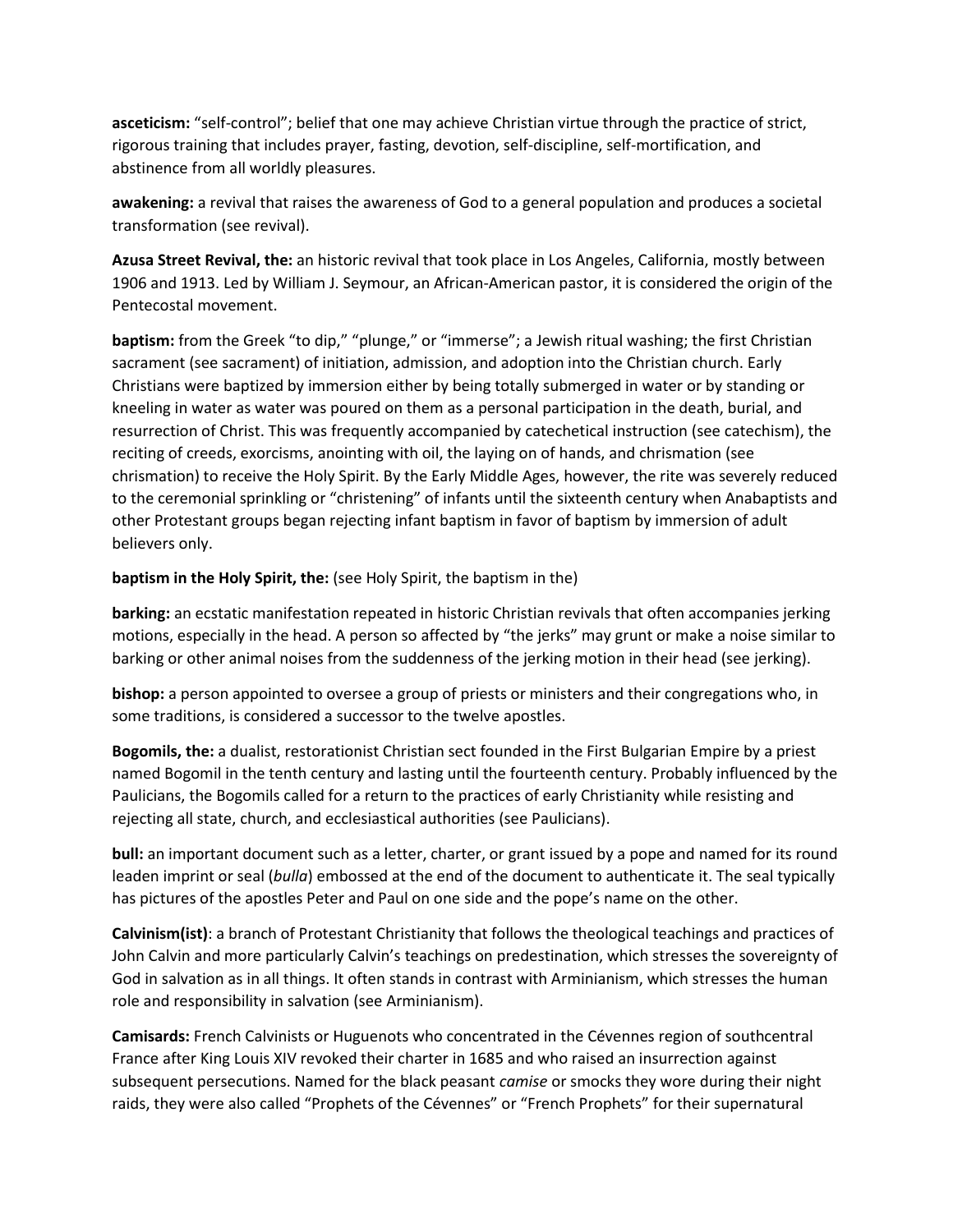beliefs and practices that often included children as young as fourteen months old prophesying and delivering discourses in perfect fluent French in fulfillment of Joel's prophecy (Acts 2:17).

**canon:** Greek "rule," or "measuring stick"; a list of books considered to be divinely inspired with a special authority from God that serves as a standard of rule in all churches; the Holy Bible.

**canonical:** officially accepted as genuine.

**Cappadocian Fathers, the:** Three brilliant theologians who lived as contemporaries in Asia Minor (modern-day Turkey)—Basil of Caesarea, Basil's younger brother Gregory of Nyssa, and close friend Gregory of Nazianus, Archbishop of Constantinople—whose combined leadership led to full and ultimate acceptance of the Holy Spirit as an equal member of the Divine Trinity.

**catechism:** an elementary book containing a summary of the principles of Christian teachings as maintained by a particular church or group of churches, often in the form of questions and answers; the contents of such a book or manual.

**Cathars, the:** a Christian dualist sect that thrived in southern France and northern Italy between the twelfth and fourteenth centuries, probably influenced by the Paulicians and Bogomils (see Paulicians; Bogomils). They were named Cathars, which means "puritans" or "pure ones" for their morally strict lifestyles achieved through a type of baptism in the Holy Spirit called the *consolamentum* (see Consulamentum). They were also named "Abigensians" after the town of Albi in Southern France where they concentrated.

**Catholic:** Greek "universal"; the adjectival form of Catholicism (see Catholicism).

**Catholicism:** a broad term used to describe specific traditions in Christian churches that include theology, doctrine, liturgy, ethics and spirituality; the Roman Catholic Church; a church or grouping of churches that is in full communion with the ecclesiastical jurisdiction of the Holy See—the pope and bishop of Rome—which traces its origins to Peter and the apostles, in contrast with Protestantism, which tends to look to the Bible as its sole authority (see Protestantism).

**cessationism(ist)**: the doctrine that spiritual gifts including speaking in tongues, prophecy, healing, etc. ceased with the original twelve apostles. It stands in contrast with continuationism—the teaching that the Holy Spirit may bestow spiritual gifts on persons other than the original twelve apostles at any time (see continuationism).

**charismata:** the plural Greek word for "gifts" or "graces"; same as charisms, gifts of the Holy Spirit, and spiritual gifts (see gifts of the Holy Spirit).

**charismatic:** any Christian or group of Christians that attest to and emphasize the work of the Holy Spirit, spiritual gifts, speaking in tongues, healings, miracles, etc.; anything of or relating to the charismatic movement; an adherent of the charismatic movement (see charismatic movement).

**charismatic movement/renewal, the:** the international trend of historically mainstream congregations adopting beliefs and practices similar to Pentecostals beginning in the 1950s and 60s; same as neo-Pentecostalism (see neo-Pentecostalism); a global revitalization of the power of the Holy Spirit that affected virtually every aspect of Christian life and mission with fundamental acceptance and use of the "charismata" (spiritual gifts).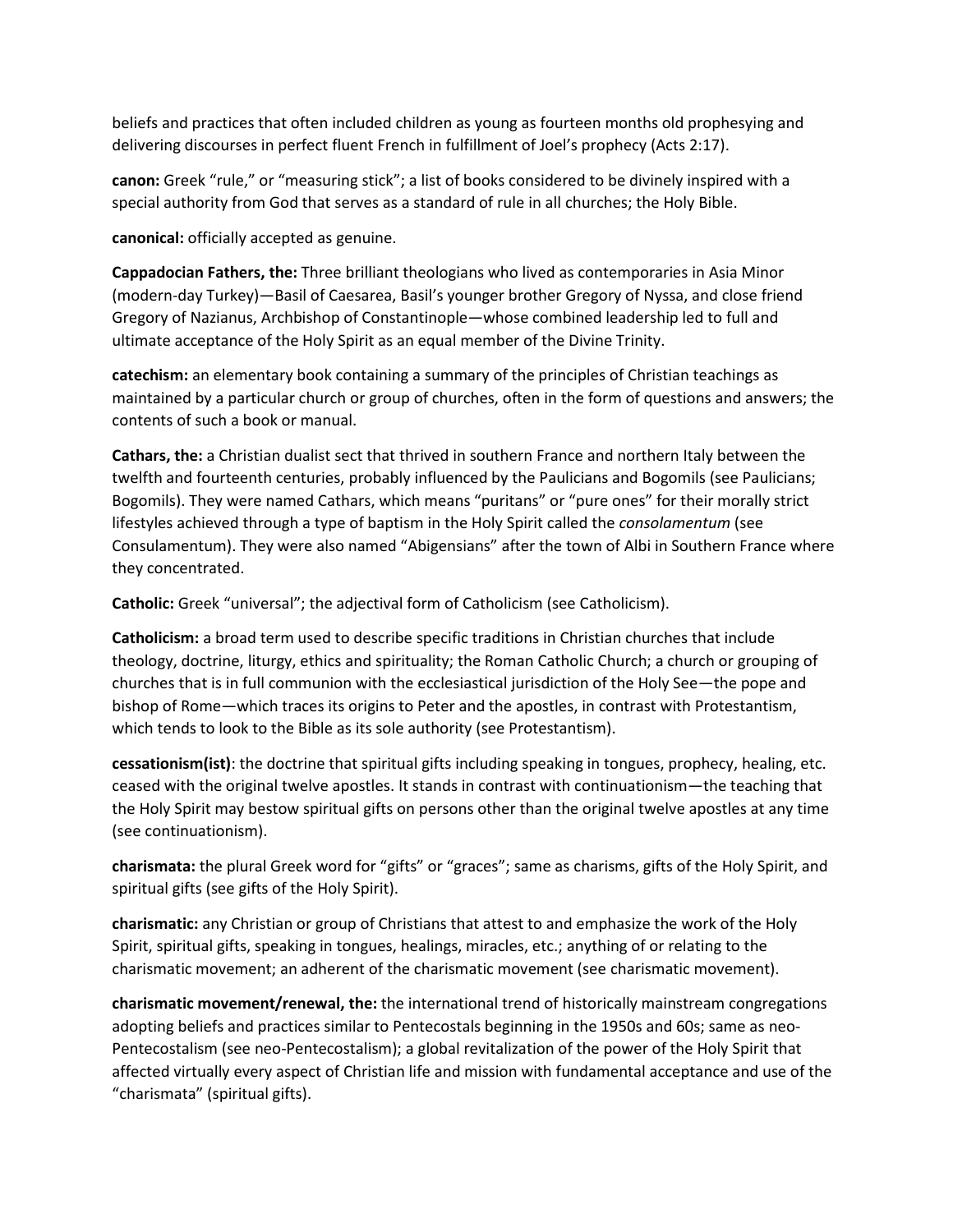**charisms:** same as charismata, gifts of the Holy Spirit, and spiritual gifts (see gifts of the Holy Spirit).

**chrismation:** in Eastern churches, the holy mystery by which a baptized person is granted the gift of the Holy Spirit through anointing with oil. Through Chrismation, every member of the church becomes a prophet and receives a share in the royal priesthood of Christ. As baptism is a personal participation in the death and resurrection of Christ, so chrismation is a personal participation in the coming of the Holy Spirit at Pentecost; same as confirmation in the West (see confirmation).

**Christian perfection:** a Methodist and Holiness doctrine that holds that the heart of born-again Christians may attain a state of holiness in which they are made free from original sin (see Original Sin) and where there is a total love for God and others wrought by the Holy Spirit; same as entire sanctification, second work of grace, second blessing, and baptism in the Holy Spirit (see Entire sanctification; Second work of grace; Holy Spirit, baptism).

**classical Pentecostal(ism):** an adherent of a church or denomination generally birthed out of the Holiness movement during the first wave of Pentecostalism (see Pentecostalism) and roughly during the first half of the twentieth century, known for their fervent, public displays of ecstatic experiences. They often stand in contrast with neo-Pentecostals or charismatics (see neo-Pentecostalism and charismatic movement/renewal), who came during the second wave of Pentecostalism roughly during the second half of the twentieth century and who tend to be less expressive and more private about their charismatic experiences, often even remaining in their traditional churches.

**clergy:** Greek "allotment" or "inheritance"; the formal body of called, ordained leaders who usually teach doctrine and practice and preside over specific rituals.

**cloister:** Latin "enclosure"; a covered walkway or open gallery that runs along the walls of buildings forming an enclosure; any set of buildings that serves as an architectural barrier to separate a religious community from the outside world.

**colonialism:** the policy or practice of acquiring full or partial political control over another country, occupying it with settlers, and often exploiting it economically; a period of European expansion between the sixteenth and twentieth centuries when several European powers established colonies in Africa, Asia, and the Americas.

**Communion**: Greek "fellowship" or "sharing in common"; a sacrament instituted by Jesus at his Last Supper that bonds and unites Christians as individuals and groups with one another and with Jesus Christ by serving bread and wine (or juice), which is consecrated and shared; same as Lord's Supper, Eucharist, or Mass (see Eucharist).

**communism:** A form of socialism in which all means of production are owned in common rather than by individuals, and a single authoritarian party controls both the political and economic systems.

**confirmation:** a rite of initiation into a Christian church normally carried out through anointing with oil, the laying on of hands, and prayer for bestowing the full outpouring of the Holy Spirit as granted to the apostles on the day of Pentecost. In Catholicism, the second sacrament in which candidates are confirmed or sealed with the Holy Spirit of promise after baptism and strengthened in their Christian life; same as chrismation (see chrismation).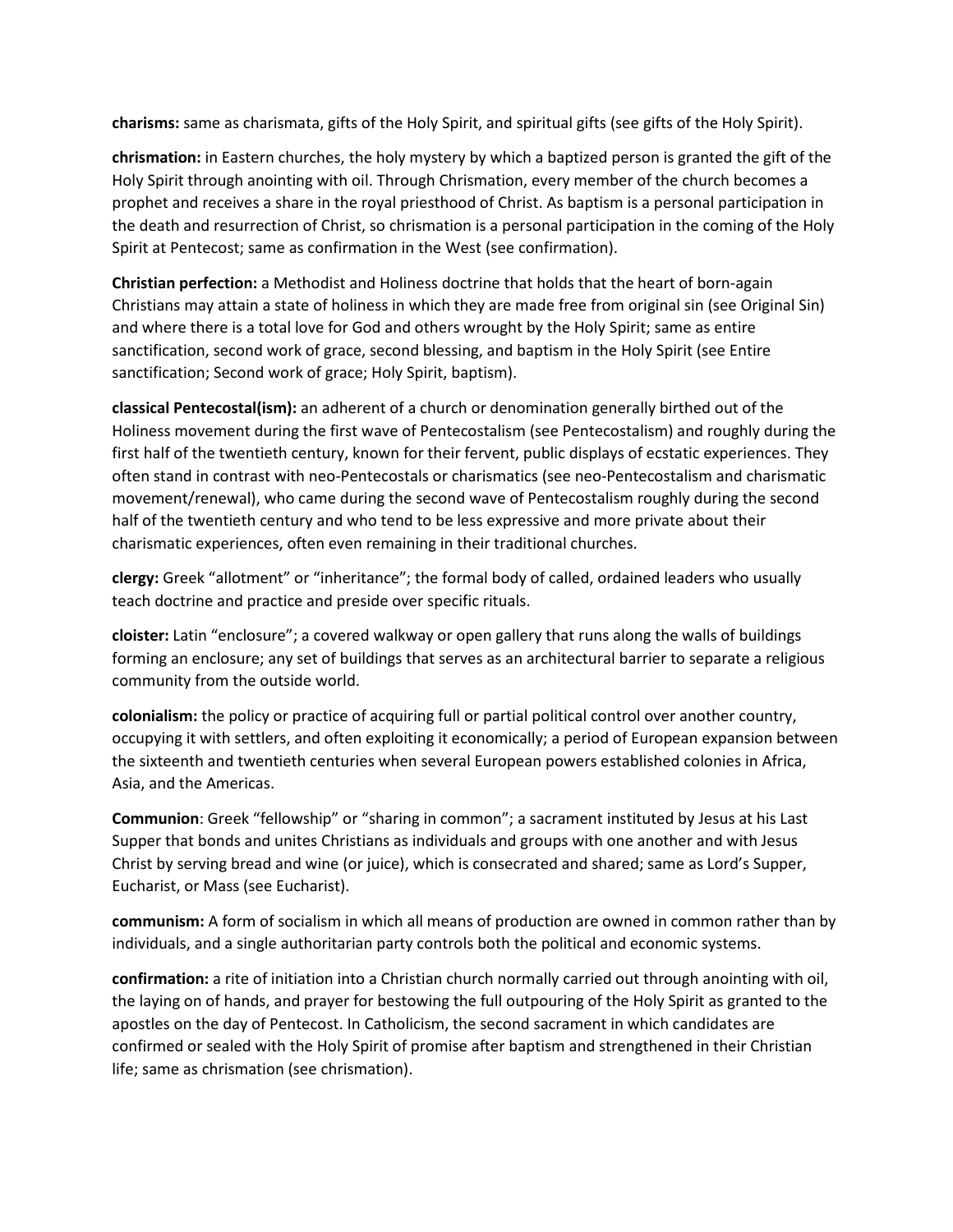**conquistadors:** Spanish "conquerors"; soldiers and explorers of the Portuguese and Spanish Empires who conquered territories, opened trade routes, and colonized much of the world between the fifteenth and seventeenth centuries.

**consistory:** Latin "to stand together"; a formal meeting of the College of Cardinals called by the pope; the ruling body of various Protestant churches; same as presbytery (see presbytery).

*consolamentum***:** a unique sacrament of the Cathars (see Cathars) in which regret incurred by living in this world is "consoled" by an immersion or baptism in the Holy Spirit, which includes absolution from sin, spiritual regeneration, power to preach, reception of all spiritual gifts, and elevation to a higher plane of perfection.

**continuationism(ist):** same as continualism(ist); belief that the miraculous gifts of the Holy Spirit, including speaking in tongues, prophecy, and healing, are still distributed, still in use, still needed, and have continued in the church to this present age and that the same Holy Spirit who endowed those chosen by God with supernatural abilities in Old Testament times is available in New Testament times. It stands in contrast with cessationism (see cessationism).

**convent:** a community of priests or nuns who are under monastic vows; the building or buildings they occupy (see priest; nun; monasticism).

**convulsionnaires, the:** a group of eighteenth-century French Jansenists who reported numerous miraculous cures and exhibited a variety of ecstatic manifestations, including jerking or convulsions at the tomb of one their deacons and saints, François de Pãris, in the cemetery of Saint-Médard in Paris between 1727 and 1731 and later developed into their own spiritual sect.

**crucifixion:** a form of slow and painful execution in which a victim is tied or nailed to a large wooden cross and left to hang until dead; primarily used in ancient times to terrorize or dissuade others from committing particularly heinous crimes.

**dancing:** an ecstatic manifestation repeated throughout Christian history, often while in a state of ecstasy or jubilation (see ecstasy; jubilation). It may include quick jerking motions (see jerking) or slow motions often described by its spectators as "heavenly."

**Dark Ages, the:** a concept that attempts to characterize the Christian Middle Ages in Western Europe as a time of great intellectual darkness, economic regression, backward thinking, or cultural deterioration following the collapse of the Roman Empire. The term originally referred to the relative scarcity of historical documents and other written records that rendered the period "dark" or obscure, but recent extensive research, archeological evidence, and an increased recognition of the accomplishments of the period have since limited scholarly usage of the term while the concept remains popular in secular usage.

**deacon:** Greek "servant" or "minister"; a clerical or lay minister in a Christian church who generally performs some kind of service; an ordained minister of an order that ranks below that of priest.

**deism(ist):** an ideology that gained prominence among intellectuals of Western Europe and North America during the Enlightenment (1650s-1780s) that rejected revelation and authority as the source of spiritual knowledge and believed that reason and observation of the natural world alone could determine the existence of a creator (see Enlightenment).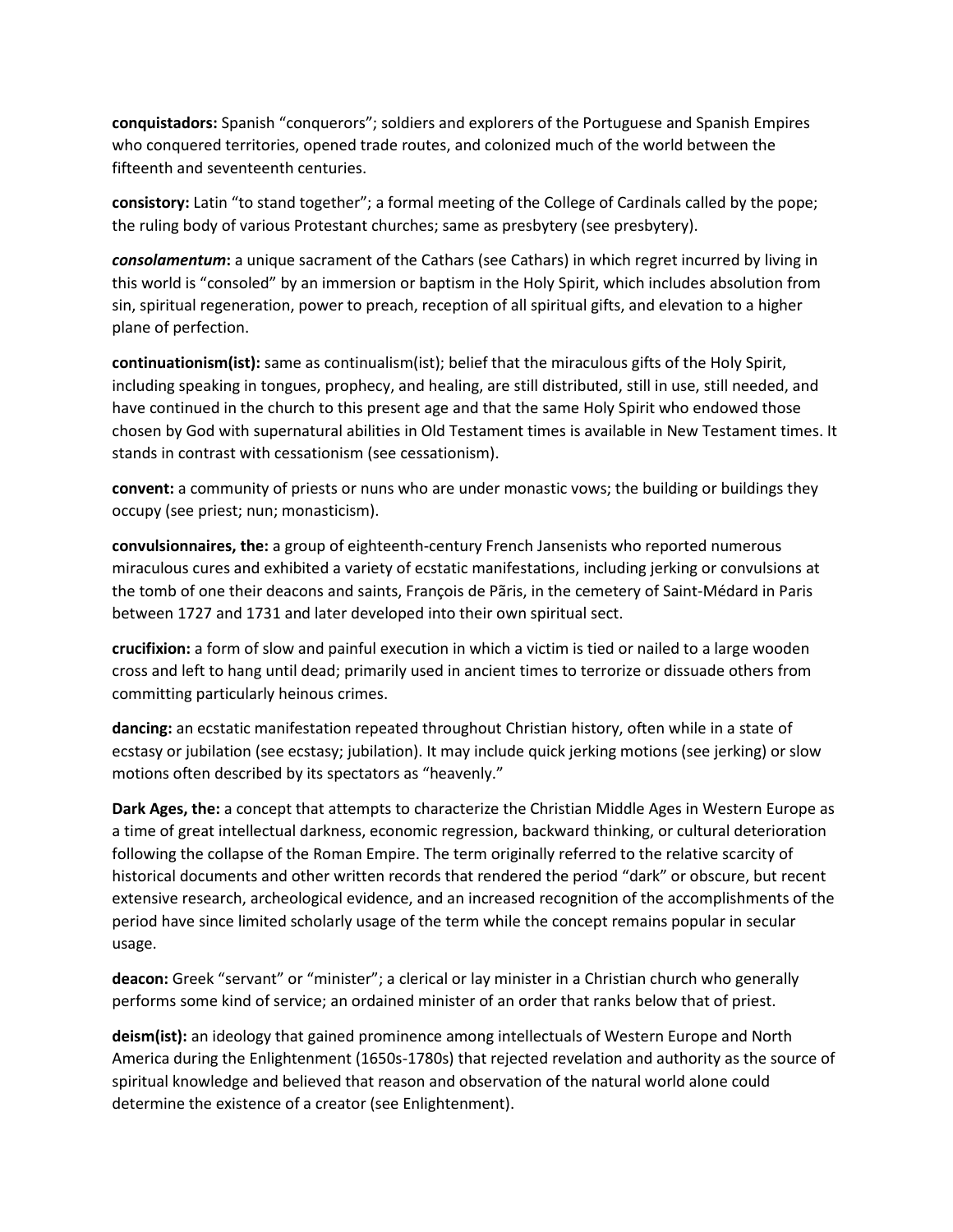**deliverance:** the act of liberating or setting one free from sin, sickness, or bondage; the act or process of casting out demons; rescue from moral corruption or evil; same as salvation.

**Desert Fathers, the:** Catholic hermits, ascetics, and monks who lived mainly in the Scetes desert of Egypt beginning around the third century and had a major influence on the development of Christianity (see asceticism; hermit; monk).

**devotion:** deep affection for the things of God; a particular form of prayer; any form of piety such as prayer, study, or worship that is practiced regularly (see piety).

*Didache***, the:** Greek "teaching"; a brief early Christian treatise (c. 80–120) entitled the "*Teaching of the Lord to the Gentiles by the Twelve Apostles"* considered the oldest surviving written catechism (see catechism) and considered by some early church fathers as part of the New Testament but later rejected as non-canonical. It contains specific instructions on the proper usage of spiritual gifts and distinguishes between true and false prophets.

**discerning of spirits, the:** one of nine gifts of the Spirit listed in 1 Corinthians 12 and together with the word of knowledge and the word of wisdom, one of three revelatory gifts; supernatural ability given by the Holy Spirit to recognize and judge the presence or absence of spiritual entities and to determine the source of spiritual manifestations whether human, demonic, angelic, or divine; also supernatural ability to identify specific types or sources of diseases, disorders, infirmities, or demonic possession.

**disputation:** a formalized method of debate used in scholasticism (see scholasticism) designed to uncover and establish truths in theology and science that demand dependence on traditional written authorities and a thorough understanding of each side of an argument.

## **dreams:** (see visions)

**dualism(ist):** a theological system that explains the universe as the outcome of two eternally opposed yet coexisting principles or entities such as good and evil, God and Satan, light and darkness, or the spiritual and physical or material worlds that are often seen as struggling for the souls of humanity. A dualist is one who embraces the spiritual world and shuns the material world.

**Early Church Fathers, the:** a group of ancient and generally influential Christian bishops, teachers, and theologians who tried to stay true to the gospel of the Apostolic Fathers by preserving their teachings and practices while zealously rooting out and exposing any false doctrines that may have crept into the church.

**ecclesiastical:** Greek "called out"; a "meeting" or "assembly"; anything of or related to the Christian church or its clergy (see clergy).

**ecclesiasticism:** excessive attention or attachment to church forms and practices, often at the expense of preaching the gospel or more spiritual matters.

**ecstasy:** euphoria; rapture; bliss; a trance or trance-like state in which a person transcends normal consciousness; often characterized by greatly reduced external physical awareness and expanded spiritual awareness that are frequently accompanied by visions and euphoria (see trance; visions). Ecstasy can be brief, recurring, or last for hours, days, or weeks at a time.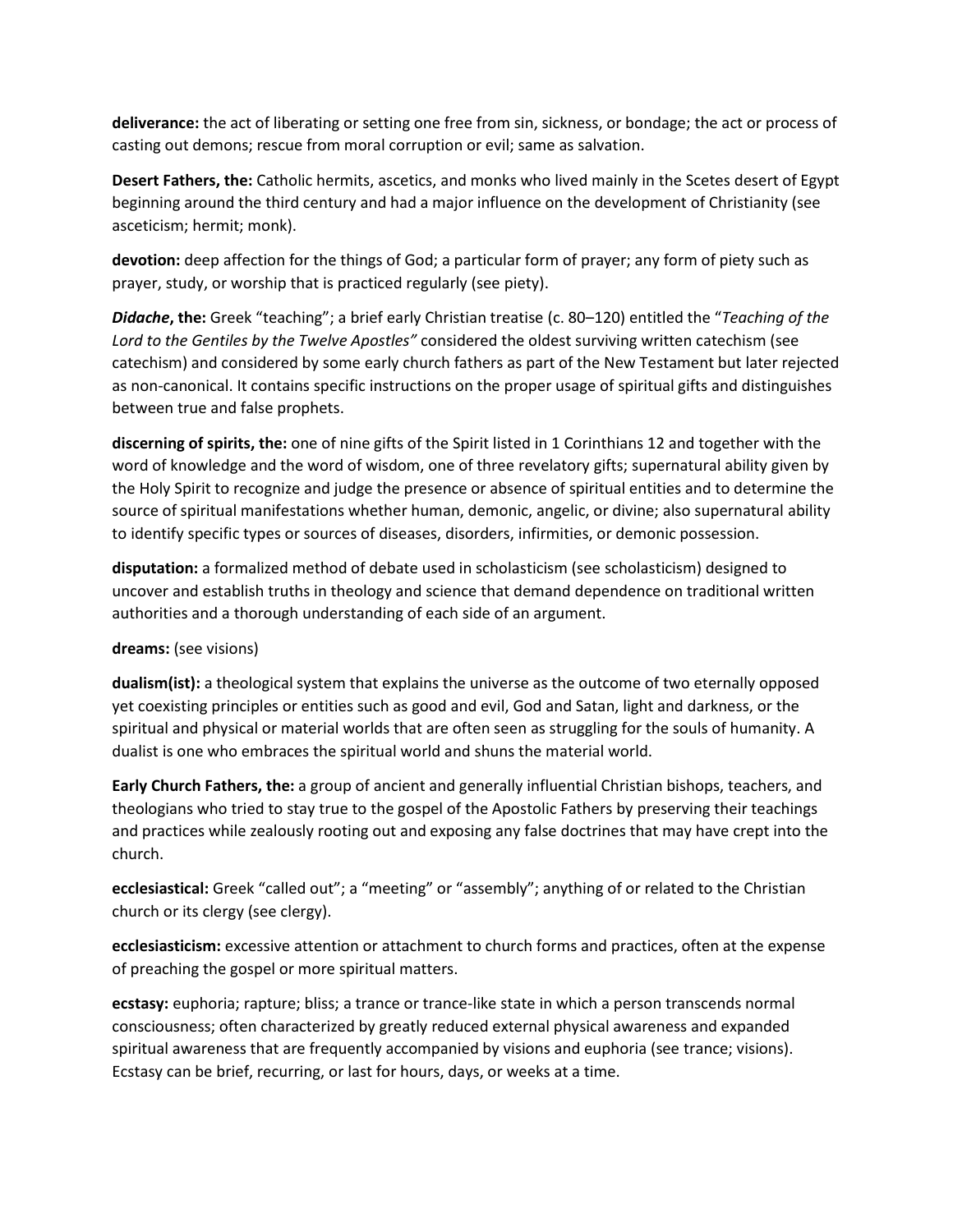**ecstatic:** to be in a spiritual, transcendent, trance-like, euphoric, or frenzied state; feeling or expressing overwhelming excitement or joy; a state of sudden, intense, or overpowering emotion; of or characterized by ecstasy (see ecstasy).

**ecstatic languages:** unknown, angelic, or heavenly languages given by the Holy Spirit as a sign to unbelievers and to strengthen and aid a believer's faith and prayers (Rom. 8:26; 1 Cor. 13:1; 14:22; Eph. 6:18; Jude 20); same as glossolalia or speaking in tongues (see glossolalia; speaking in tongues).

**ecumenical:** promoting or relating to interdenominational initiatives aimed at unity and greater cooperation among Christian churches.

**elder:** "older"; a person valued and respected for their spiritual wisdom and maturity in a Christian church who usually serves in a variety of roles ranging from clerical and pastoral to helps, administration, lay preaching or teaching; same as presbyter (see presbytery).

**emerging church movement, the**: a diverse, eclectic, and fluid movement of contemporary churches that practices a language of reform, wholesale deconstruction of modern church paradigms, and culturally sensitive approaches to reach postmodern unchurched people primarily in westernized nations, usually with a subtle but deeply embedded Christian message.

*encomienda***:** Spanish "to entrust"; a Spanish dependency-relation system in which the strong protected the weak in exchange for a service used in the *Reconquista* of their homeland (see *Reconquista*) when Spanish nobles were given the right to extract tribute from Muslim Moors or peasants in areas reconquered by them. It was later used by the Spanish Crown in the colonization of the Americas to grant colonists the right to demand tribute and force labor from the native inhabitants of a conquered area.

**Enlightenment, the:** a cultural and intellectual movement primarily in Western Europe and their colonies between the 1650s and 1780s that emphasized reason and individualism over tradition, challenged the authority of institutions like the Catholic Church, and sought to reform society with toleration, science, and skepticism.

**enthusiast(m):** Greek "inspired" or "possessed by God"; originally, a derogatory term meaning one who vainly believed God had given them a personal, divine communication or revelation; later any person with intense Christian visionary views or great interest or passion; a zealot.

**entire sanctification:** a state of perfect love, righteousness, and true holiness that every Christian believer may obtain; same as Christian perfection or second work of grace (see Christian perfection; second work of grace).

**eschatology:** Greek "last things"; the theological study of end times or last days' events including death, judgment, heaven, and hell, with particular concern for the ultimate destiny of humanity.

**Eucharist, the Holy:** Greek "a giving of thanks"; a Christian ritual or sacrament (see sacrament) instituted by Jesus at his Last Supper when he took bread, gave thanks, broke it, and gave it to his disciples (1 Cor. 11:24) and likewise gave wine referring to the bread as his body and the wine as his blood and commanded them to "do this in remembrance of me"; it has become a way for Christians to remember Christ's sacrifice on the cross; same as Communion, the Lord's Supper, and Mass (see Communion).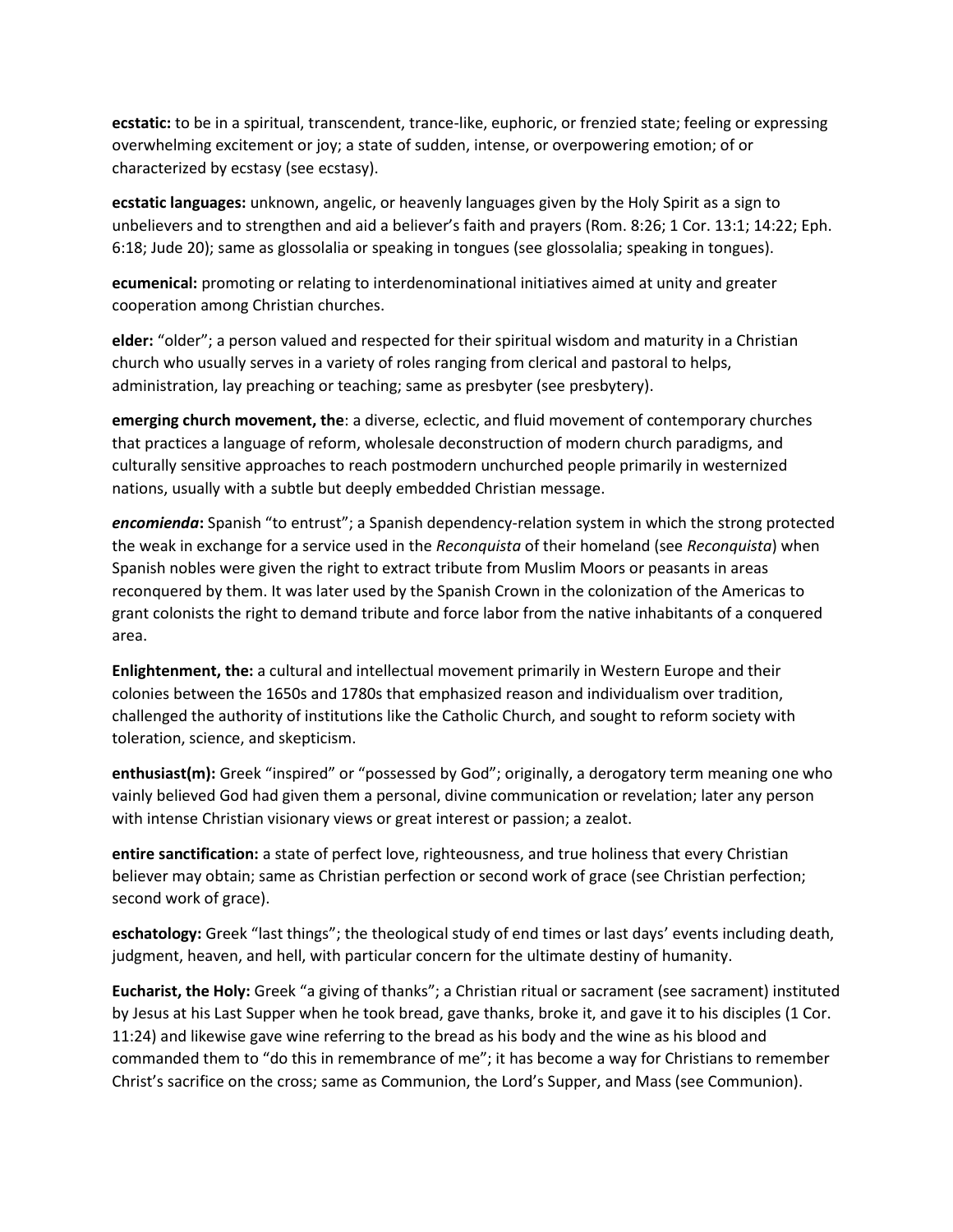#### **Euchites:** (see Messalians)

**evangelical:** of or belonging to the worldwide transdenominational Christian movement, which began primarily among Baptists and Methodists in the British Isles and North America in the eighteenth and nineteenth centuries who believed in the centrality of the "born-again" experience in salvation, the authority of the Bible as God's Word, and a strong commitment to evangelism.

**evangelism(ist):** Greek "to proclaim" or "bring a message of good news"; the spreading of the Christian gospel through various means of public and personal witness; one who spreads the Christian gospel as a vocation or way of life.

**excommunication:** Latin "to exclude" or "put out of communion"; the act of depriving, suspending, or limiting membership in a Christian community through banishment, shunning, shaming, or the restriction of certain rights such as receiving the sacraments; dis-fellowship.

**exorcism(ist):** the practice of evicting demons or other spiritual entities from a person or area they are believed to have possessed or inhabited; same as casting out demons (Mark 16:17).

**faith, the gift of:** one of nine gifts of the Holy Spirit listed in 1 Corinthians 12; together with gifts of healings and working of miracles, one of three power gifts; a strong, unshakeable confidence in God, his Word, and his promises; a supernatural supply of extraordinary faith given by the Holy Spirit that often produces extraordinary supernatural results.

**faith cure:** a late nineteenth-century evangelical Divine Healing Movement that affected a wide variety of Protestant leaders in the northeastern United States and elsewhere, including Dr. Charles Cullis, A.J. Gordon, A.B. Simpson, William Boardman, Sarah Mix, Carrie Judd Montgomery, Andrew Murray, and E.W. Kenyon.

## **faith teaching:** (see Word of Faith movement)

**falling:** an ecstatic manifestation repeated in Christian history in which a person or group of persons fall under the power of God, often backward to the ground or into someone's arms like the soldiers who came to arrest Jesus (John 18:6). Some, attempting to escape God's presence, run in fear before suddenly falling to the ground. Those who fall are described as "slain in the Spirit," "smitten of the Lord," or "knocked to the ground" by the Spirit of God as if "shot by a sniper" or a "battery of guns." Some lie jerking, shouting, or speaking in tongues. Others lie quiet and motionless in a trance-like state sometimes for hours or days at a time. Many rise up knowing they have been saved, set free, delivered, or touched by the Spirit of God. Others, after regaining consciousness, are still unable to move or talk for a while. Rows, sections, hundreds, and even thousands have been known to fall simultaneously.

**fervor:** Latin "to boil"; intense heat or passion; a strong feeling of excitement or enthusiasm.

**fiefdom:** land or property granted by an overlord to vassals in return for allegiance and service in medieval Europe.

**filioque:** Latin "and the Son"; the phrase was added to the Nicene Creed by the Western church in the eleventh century to read, "the Holy Spirit . . . proceeds from the Father and the Son," which according to Eastern Orthodoxy reduced the Holy Spirit to a subordinate role in the Trinity and became a major factor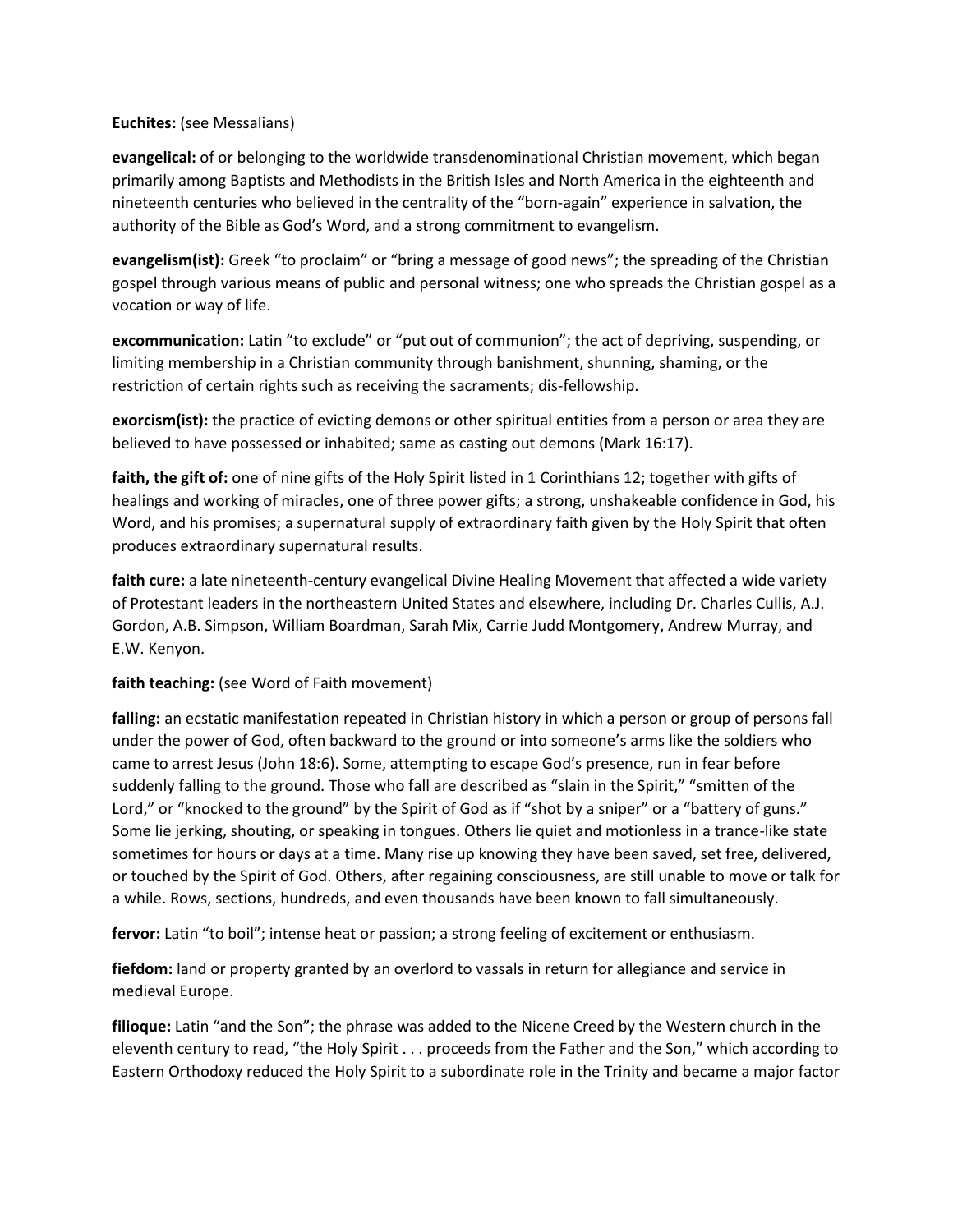in the Great East-West Schism. Eastern churches teach that the divine Spirit proceeds from the Father alone.

**filled with the Spirit:** to be immersed, drunk, inebriated, or intoxicated with the Holy Spirit (Eph. 5:18); exhibiting erratic behavior, ecstatic speech, or euphoria while under the influence of the Holy Spirit; inspired, possessed, empowered, or equipped by the Holy Spirit for a specific task or purpose; same as baptized in the Holy Spirit (see Holy Spirit, the baptism in the).

**Finished Work, the:** the doctrine that Christ's work at Calvary provides both salvation and sanctification (see sanctification) at the time of conversion, after which a Christian progressively grows in grace. It stands in contrast to the "second work of grace" doctrine that views sanctification as an immediate experience subsequent to salvation (see second work of grace).

**firebrand:** a piece of burning wood; metaphorically, anyone who is passionate about a particular cause, typically inciting radical change or action; a revolutionary.

**friar:** Latin "brother"; a male member of certain religious orders that do not own property and depend on charity for their livelihood so they may spend most of their time and energy serving God and others. Unlike monks (see monk), who typically live in closed, self-sufficient communities, friars work among lay people.

**Full Gospel:** a person or group that teaches and practices the baptism in the Holy Spirit, spiritual gifts, and divine healing, considered part of the complete teachings of Christ and the Apostles; same as Pentecostal or charismatic (see Pentecostal; charismatic).

**fundamentalism(ist):** adherence to any strict or literal interpretation of certain theological doctrines; an evangelical movement that originated in the United States around 1920 that opposed liberalism and secularism.

**gifts of the Holy Spirit:** spiritual, supernatural and extraordinary graces or endowments of the Holy Spirit given to individual Christians for the good of others as described in 1 Corinthians 12 and elsewhere in the Bible, often distinguished from other spiritual graces such as the fruit of the Spirit; same as charisms, charismata, and spiritual gifts (see charismata).

**glossolalia:** Greek "to speak in tongues" or "languages"; incoherent, unpremeditated, divinely inspired speech; fluid speech-like syllables given by the Holy Spirit that lack any readily comprehendible meaning; unknown, angelic, heavenly, or ecstatic languages given by the Holy Spirit to augment or aid one's faith and prayers (see ecstatic languages); same as speaking in tongues (see speaking in tongues).

**Gnotic(ism):** various ancient dualist religions (see dualism) that embraced the spiritual world, shunned the material world, and taught that "gnosis" (variably translated: wisdom, enlightenment, spiritual knowledge, salvation) may be achieved through sexual abstinence and helping others.

**gospel:** "good news"; the message of Jesus Christ; any account on the life, death, and resurrection of Jesus Christ.

**Gothic:** anything of or belonging to the "Goths"—an East Germanic tribe largely held responsible for the fall of the Western Roman Empire; later a derogatory term used to describe all things medieval as crude, savage, or barbaric in contrast with the refined culture of ancient Rome and the Renaissance.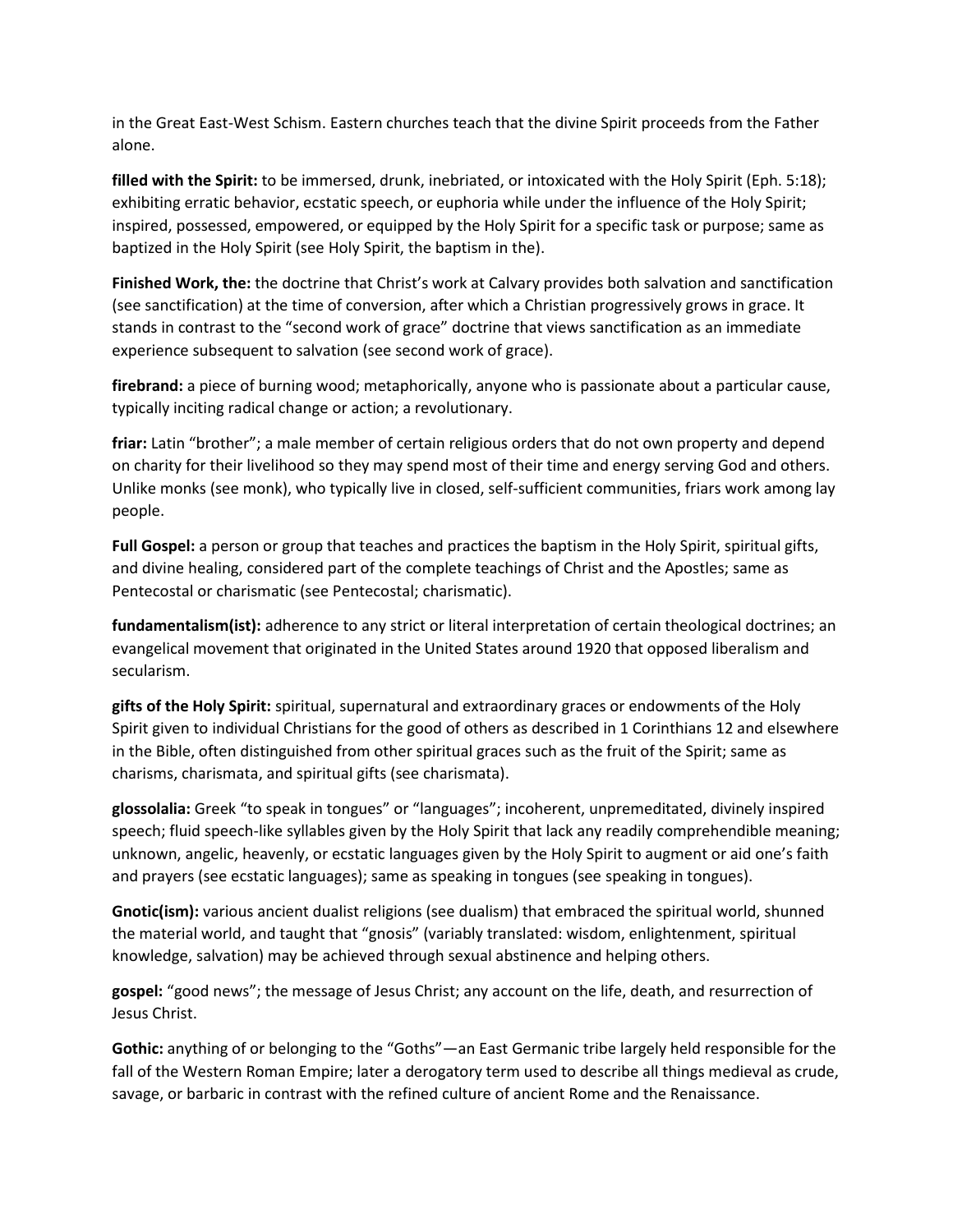**Great Awakening, the:** any of several periods of Christian revival in North America in the eighteenth and nineteenth centuries (see awakening and revival).

**Great Commission, the:** Jesus' instructions to spread the good news of his kingdom to all nations by preaching, teaching, baptizing, and making disciples (Matt. 28:19–20; Mark 16:15–18).

**Great Reversal, the:** a phrase coined by Timothy L. Smith in *Revivalism and Social Reform* (New York: Abingdon, 1957) referring to the forsaking of Christ's salt and light imperative by Western European and American Protestant churches beginning in the early twentieth century to pursue personal faith, salvation, and holiness instead.

**habit:** a distinctive set of garments worn by members of a religious order, usually consisting of a basic gown with a loose, sleeveless garment draped from the shoulders and a long hooded outer garment with wide sleeves for monks and friars, or a veil for women and nuns.

**Hagia Sophia:** Greek "holy wisdom"; the main church of the Eastern Orthodox Patriarchate in Constantinople dedicated to the wisdom of the Logos (Jesus) and later converted into a Muslim mosque, now a museum in Istanbul, Turkey.

**healing revival, the:** a postwar movement in North America in the late 1940s and 1950s that featured the healing ministries of William Branham, Oral Roberts, and about a hundred other healing revivalists who were part of Gordon Lindsay's Voice of Healing fellowship of ministers with worldwide influence.

**healings, gifts of:** one of nine gifts of the Holy Spirit listed in 1 Corinthians 12 and together with the gift of faith and working of miracles, one of three power gifts; supernatural power or enablement given by the Holy Spirit to believers to minister various kinds of healings and restorations to individuals.

**heresy:** Greek "a subgroup" or "sect"; any belief, opinion, or theory considered inflammatory and contrary to established orthodox Christian doctrine.

**heretical:** of or characterized by heresy (see heresy).

**hermit:** Latin "of the desert"; a person who lives an ascetic or monastic life of prayer in seclusion (see asceticism; monasticism).

**Hesychasm:** Greek "quiet, silence, stillness, rest"; an Eastern Orthodox tradition of mystical prayer that involves a process of retiring inward by ceasing to register the senses in order to achieve an experiential knowledge of God. The practice first appeared in the writings of John Chrysostom and the Desert and Cappadocian Fathers in the fourth century and was popularized in the fourteenth century by a group of monks on Mount Athos in Greece.

**heteroglossolalia:** "to speak in other" or "different languages"; a form of glossolalia or speaking in tongues (see glossolalia; speaking in tongues) in which a person is supernaturally enabled to speak their own natural language or an ecstatic unknown language while simultaneously being heard by others speaking in "other" or "different" natural languages as in Acts 2 and repeated throughout Christian history.

**Higher Life movement, the:** a movement in England to recover Wesley's "second work of grace" doctrine (see second work of grace) inspired by the American Holiness movement (see Holiness movement) and named after William Boardman's book The *Higher Christian Life*, published in 1858. It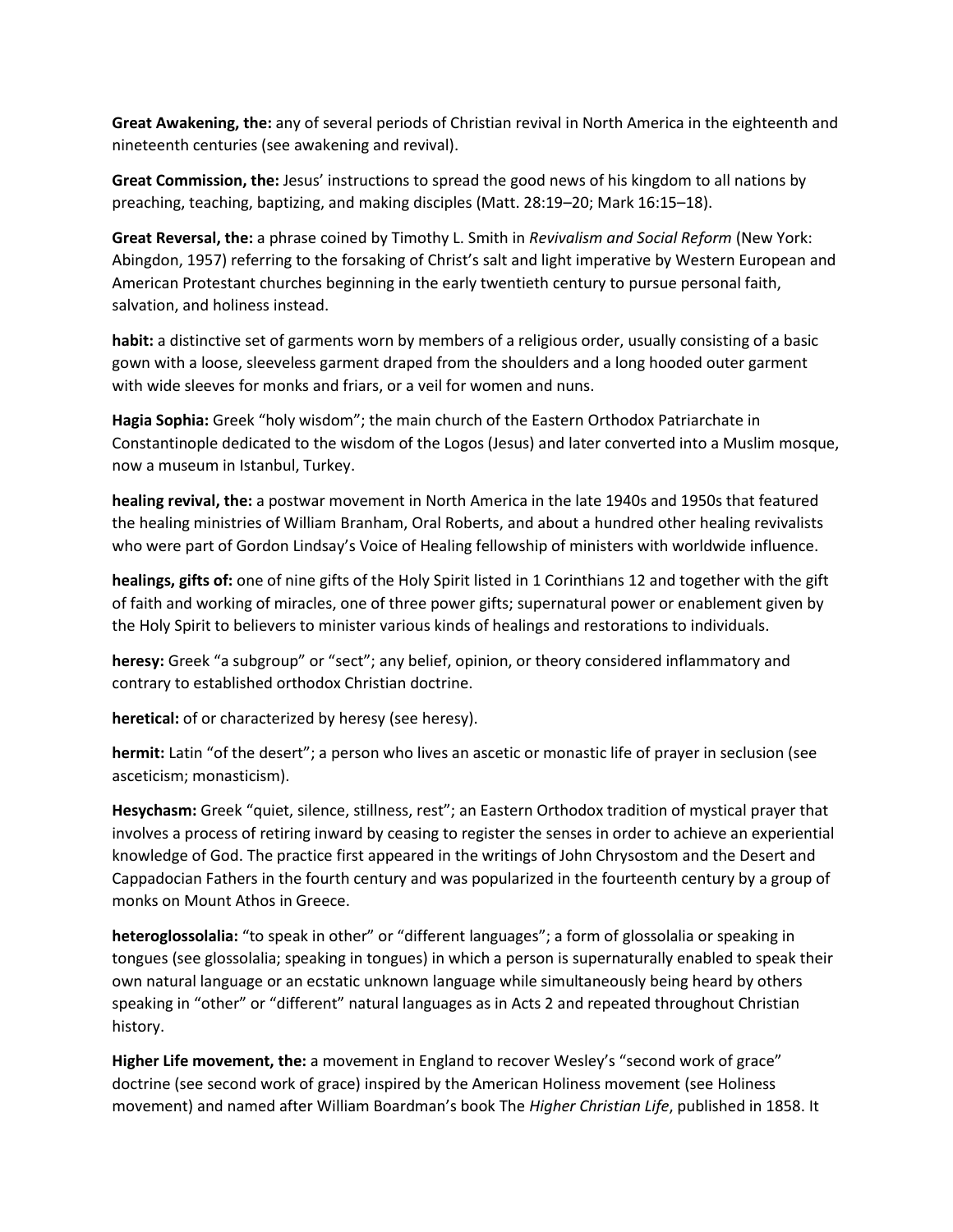was promoted at Keswick Conventions throughout the British Isles beginning in the 1870s and continues to this day; same as Keswick movement (see Keswick Conventions).

**Highland wail, the:** a popular nineteenth-century preaching phenomenon related to glossolalia and speaking in tongues and similar to the Welsh Hwyl (see glossolalia; speaking in tongues; Welsh Hwyl) in which Scottish Highlands Presbyterian preachers used a high, intensive singsong Gaelic, especially during "Communion season," to induce a spirit of joy and repentance among their parishioners that often approached ecstasy (see ecstasy).

**Holiness movement, the:** a set of beliefs and practices emerging from nineteenth century Methodism that affected a number of evangelical denominations, parachurch organizations, and movements; the movement emphasizes Wesley's "second work of grace" as a personal experience subsequent to salvation in which a believer is entirely sanctified and enabled to live a holy life, ideally without willful sin though generally still capable of committing sin (see entire sanctification and second work of grace).

**Holy Roller:** a derogatory term used for churchgoers usually from a Methodist-Holiness or Pentecostal tradition so called for their frequent rolling on the floor or ground, often while in a state of ecstasy (see ecstasy).

**Holy Sepulchre**: "holy tomb"; a place in Jerusalem venerated as Calvary (Golgotha) and purported to be the site of Jesus' death, burial, and resurrection; the church built on that site.

**Holy Spirit, the baptism in the:** generally a second or subsequent experience to salvation in which a believer is "clothed" or "immersed" with the Holy Spirit and power for Christian ministry and witness (Matt. 3:11, 16; Mark 1:8–10; Luke 3:22; 24:49; John 1:32–33; Acts 1:4–5, 8; 4:31) often accompanied by the initial evidence of speaking in tongues (Acts 2:4; 8:17–19; 10:44–46; 19:6), a fervent love for God and others (Rom. 5:5; 1 Cor. 12:31–14:1; Col. 1:3–8; 2 Tim. 1:7: 1 Pet. 1:22) and other spiritual endowments (see gifts of the Holy Spirit; speaking in tongues).

**Holy Spirit, the indwelt:** the constant, abiding presence of the Holy Spirit in the Christian believer that occurs at the time of salvation or regeneration (John 4:14; 7:37–39; 14:17; Rom. 8:9, 11; 1 Cor. 3:16; 2 Tim. 1:14) (see indwelt).

**Holy Spirit:** together with the Father and Son, the Third Person of the Divine Trinity also referred to in the Bible as Holy Ghost, Helper, Comforter, Counselor, Paraclete, Spirit of Truth, Spirit of God, Spirit of the Father, Spirit of the Lord, Spirit of Jesus Christ, etc.

**Huguenots:** means "little Hugo's," French Protestants or Calvinists who became known by the derisive name by the end of the sixteenth century because of their frequent night meetings that associated them with the legendary ghost of Hugh (Hugo) Capet, King of the Franks, who was also said to roam the streets of Tours, France, at night.

**humanism(ist):** a revolution in education and learning that took place during the Renaissance (fourteenth through seventeenth centuries) that represented a departure from medieval scholasticism whereby one studied classical Greek, Roman, and Eastern culture, literature and philosophy, and later including biblical studies (see Renaissance; scholasticism); any outlook or system of thought that attaches prime importance to human rather than divine or supernatural matters.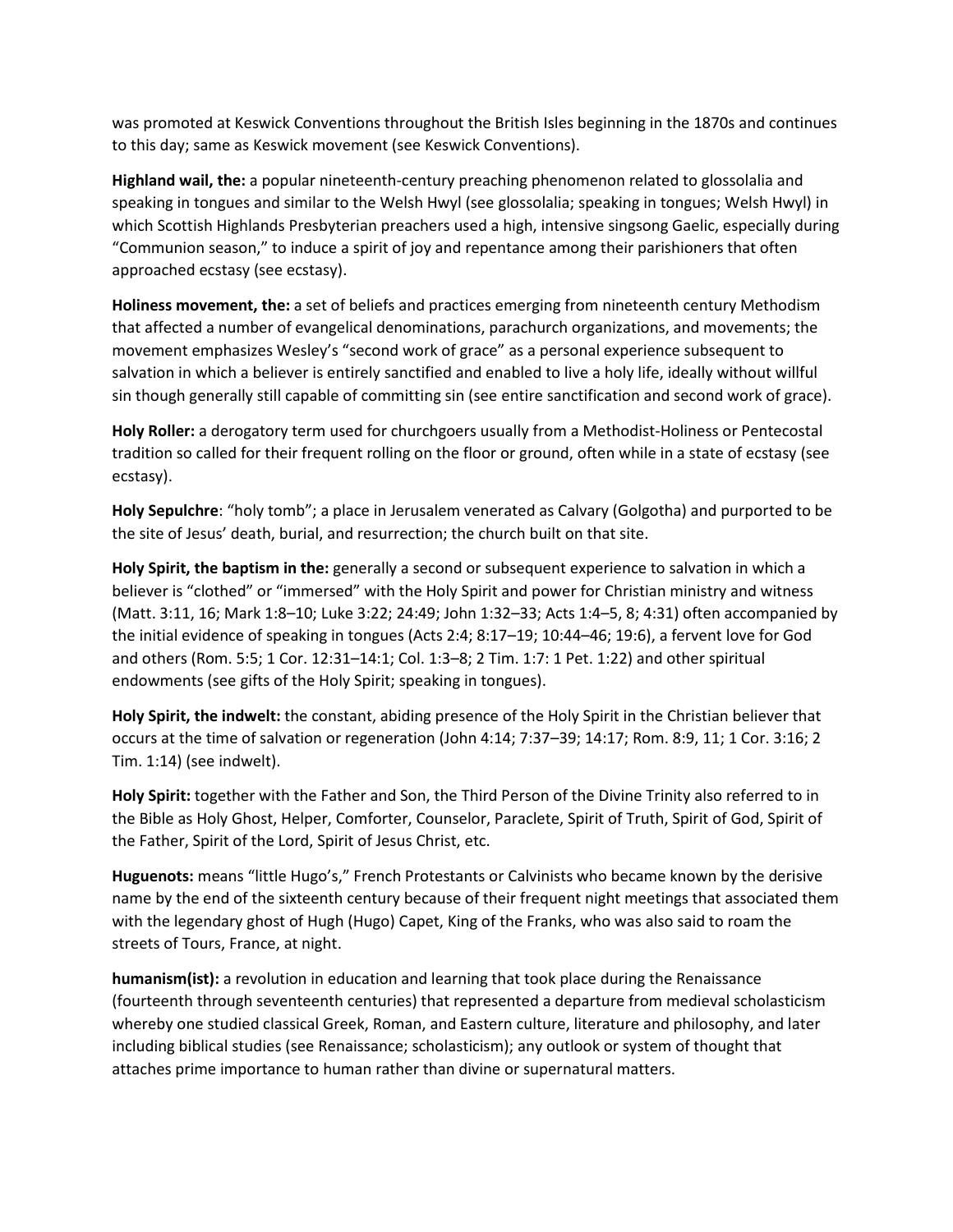**icon:** any image or depiction of Jesus, Mary, saints, or angels on wood, stone, cloth, metal, paper, etc., often illuminated by candles or lamps and venerated by Eastern Christians.

**impart:** to bestow the Holy Spirit or spiritual gifts, usually through the laying on of hands (see laying on of hands).

**individualism:** any moral, political, or social belief focused on the individual, characterized by independence and self-reliance and emphasizing the moral worth of the individual over any group, institution, or external interference, such as church or state.

**indulgence:** Latin "kindness" or "tenderness"; forgiveness of a tax or debt; release from captivity or punishment; God's merciful remission of the temporal punishment of sin, the guilt of which he has already removed.

**indwelt:** permanently present, residing, or abiding; existing to activate or animate.

**institutionalism:** overemphasis on organizational structure, established traditions, customs, recurring patterns of behavior, etc.

**interpretation of tongues:** one of nine spiritual gifts listed in 1 Corinthians 12 and together with prophecy and speaking in tongues, one of three inspirational gifts; used in conjunction with the gift of tongues, supernatural enablement given by the Holy Spirit to convey or express in one's natural language an utterance spoken in an unknown tongue for the inspiration and edification of others (see tongues, the gift of).

**Jefferson Bible, the:** a book entitled *The Life and Morals of Jesus of Nazareth* compiled by Thomas Jefferson, who cut and pasted sections of the New Testament with razor and glue. Notably absent are references to Jesus' divinity, miracles, resurrection, the Holy Spirit, and the supernatural, reflecting the popular deist beliefs of the day (see deism).

**jerking:** an ecstatic manifestation also called "convulsions" or "the jerks" often repeated in Christian history in which one's hands, head, arms, legs, or entire body shakes back and forth in rapid succession without injury, sometimes uncontrollably, or while lying on the floor or ground after falling under the influence of the Holy Spirit (see falling). Those so affected describe it as a joyful and happy experience.

**Jesus Movement, the:** a charismatic Christian movement that emerged out of the "hippie" countercultural movement of the late 1960s and 1970s primarily on the West Coast of the United States and spread across the United States and into other westernized nations, spawning a series of other charismatic movements before subsiding in the early 1980s.

**jubilation:** a loud shout or whoop like a yodel or war cry; to go beyond ordinary bounds of utterance; unbound joy unrestrained by syllabic bonds; great joy or travail of the heart that cannot be expressed in words yet cannot be contained; a form of preconceptual**,** joyful prayer or singing often in an atmosphere of miraculous expectations (see praying in the Spirit; singing in tongues); in medieval times, the beginning or entrance into the mystical life; acute, emotional reactions to the Holy Spirit often accompanied by eccentric outward bodily behavior and joy unspeakable (1 Pet. 1:8); the hilarity of the devout; a certain wonderful and unexplainable sweetness that seizes the mind so that the body cannot contain itself; same as spiritual inebriation or drunkenness.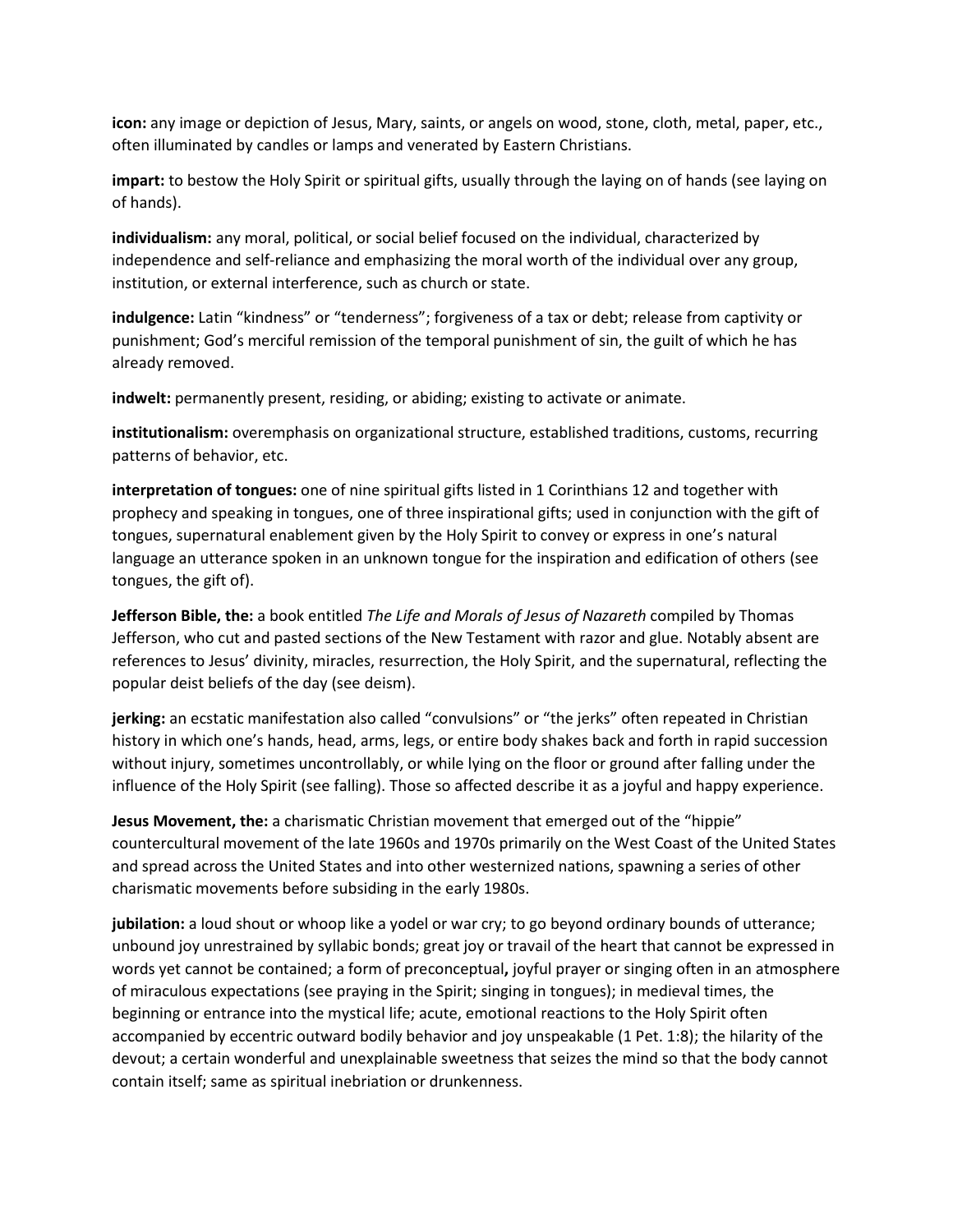**justification:** God's act of removing the guilt and penalty of sin while declaring a sinner righteous through Christ's atoning sacrifice. In Protestantism, this is believed to be done through faith alone, without works.

**Keswick Conventions:** an annual gathering of evangelical Christians in Keswick, England, that began in 1875 as a focal point of the Higher Life Movement, eventually spreading throughout the United Kingdom to other nations and continuing to this day (see Higher Life movement).

**knowledge, the word of:** one of nine gifts of the Holy Spirit listed in 1 Corinthians 12 and together with discerning of spirits and the word of wisdom, one of three revelatory gifts; a revelation of divine knowledge given by illumination of the Holy Spirit, especially in time of need; supernatural information or knowledge previously concealed but revealed in a vision, dream, prophecy, etc. (see visions; prophecy, the gift of); supernatural ability to know the thoughts or secrets of another person's heart.

**laity:** Greek "people"; all members of a church or body of believers who are nonclerical or nonordained (see clergy).

**laughing:** an ecstatic manifestation repeated in Christian history that frequently affects believers in a state of ecstasy or jubilation (see ecstasy; jubilation); a loud, hearty, sometimes uncontrollable, and sometimes indescribable kind of laughter (1 Pet. 1:8).

**laying on of hands, the:** together with faith, repentance, baptism, resurrection and eternal judgment, one of six foundational doctrines of the Christian faith (Heb. 6:2); a formal practice instituted by Jesus and the apostles and continued throughout church history whereby healing, the Holy Spirit, spiritual gifts, endowments, commissions, ordinations, sacraments, blessings, etc. may be imparted to individuals (Luke 4:40; Acts 6:6; 8:14; 9:17, 19:6; 1 Tim. 4:14; 2 Tim. 1:6).

**levitation:** the rising of a human body into the air by mystical or supernatural means (see mystical); a state in which a person is held aloft without support in a stable position, often while in a state of ecstasy (see ecstasy).

**liberal(ism):** a political and ideological worldview founded on principles of liberty and equality and birthed in the Enlightenment (see Enlightenment) and French Revolution that rejects conservatism, absolutism in government, and any involvement of religion in state matters. Liberals believe strongly in democracy, the rule of law, the separation of church and state, and a society built solely on human interaction apart from divine will. A liberal is one who will engage in open hostilities against Christians and churches to preserve these ideals.

**liturgy:** Greek "public service"; the customary public worship done by a specific religious group according to its particular beliefs, customs, and traditions.

**loquela:** Spanish "language"; a divine gift claimed by Ignatius of Loyola (1491–1556) in which one becomes enraptured by music, sometimes from an exterior source such as a heavenly choir and other times from an interior source such as one's own lips, said to bring great devotion and delight; same as singing in tongues or sung glossolalia (see glossolalia and singing in tongues).

**Manicheaism:** an ancient dualist, gnostic religion (see dualism; Gnosticism) founded by the Iranian prophet Mani in the third century and lasting until the seventh century. At its height, it was one of the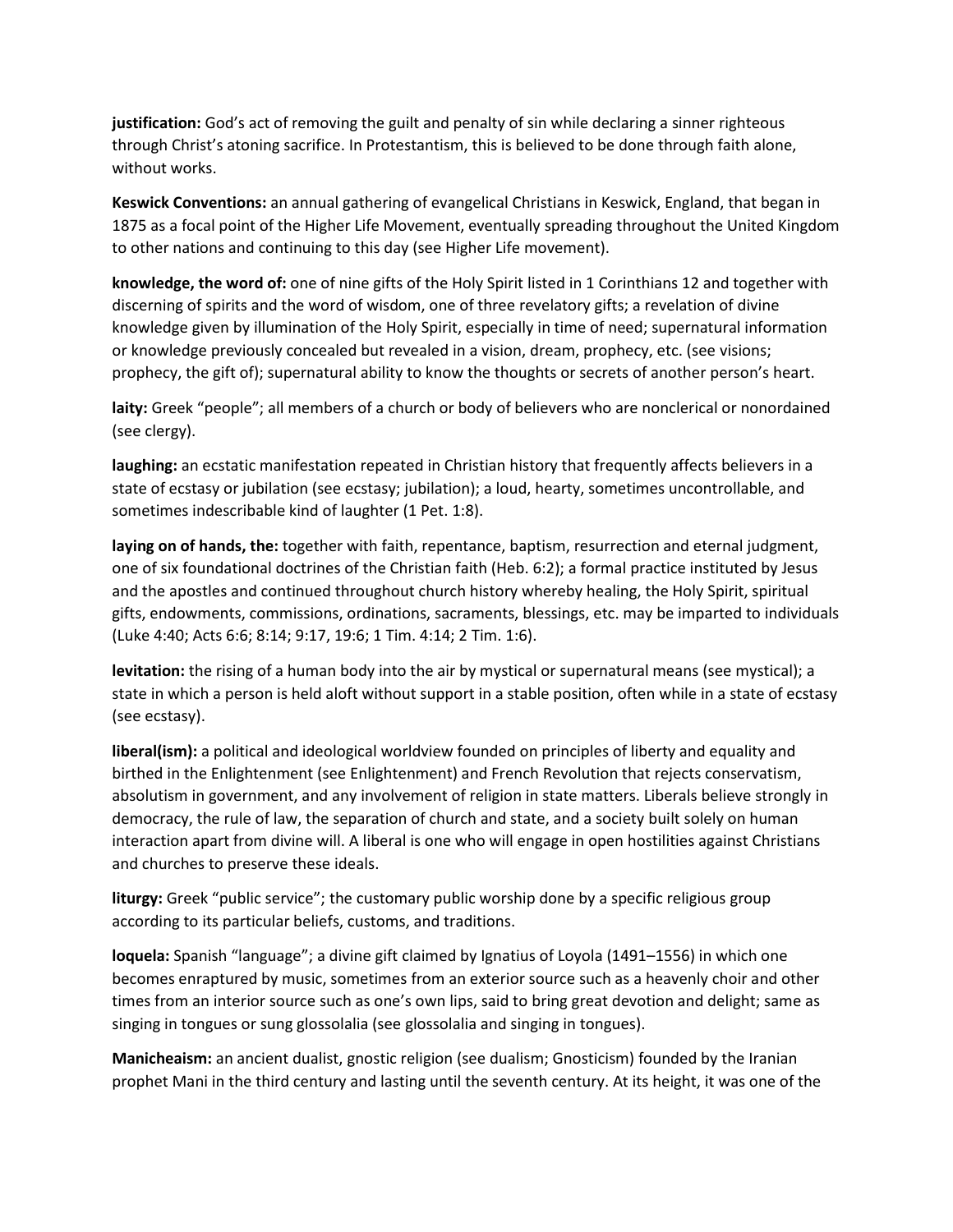most widespread religions of the world, stretching as far east as China and as far west as the Roman Empire and for a brief period was a major rival to Christianity.

**manifestation:** any sign or indication of the Holy Spirit's presence; same as gifts of the Holy Spirit (see gifts of the Holy Spirit).

**Mar:** Syriac "my lord"; a title of respect given to Eastern Christian saints and bishops.

**martyr:** Greek "witness"; any Christian called to stand trial with a written or verbal testimony of their faith; one who suffers persecution and/or death for advocating and refusing to renounce, or for renouncing and refusing to advocate, a particular belief or cause, subsequently regarded as an exceptional leader and hero by their followers and peers.

**martyrdom:** the suffering, death, or value attributed to the death of a martyr (see martyr).

**Mass:** same as Eucharist in the Catholic Church (see Eucharist).

**mass conversion:** the simultaneous conversion of a nation, tribe, gathering, or crowd.

**mass healing:** the simultaneous and miraculous healing by the power of God of a group, section, or gathering.

# **mendicant friar:** (see friar)

**Messalians, the:** an ancient Christian dualist sect (see dualism) that began in Mesopotamia in the fourth century and spread through Asia Minor, Egypt, and Thrace (Bulgaria and Greece), lasting until the ninth century and reappearing in the form of other dualist sects (see Paulicians; Bogomils; Cathars). Both Messalians (Syriac) and Euchites (Greek) mean "praying people" for their strong belief in the power of individual prayer and baptism in the Holy Spirit to dispel the presence of demons.

**Mesopotamia:** the area of the Tigris-Euphrates river system consisting of modern-day Iraq, Kuwait, and sections of Syria, Iran, and Turkey widely considered by Westerners the cradle of civilization.

**Middle Ages, the:** A period of European history between the collapse of the Western Roman Empire in the fifth century and the Renaissance of the fifteenth century.

**millennial reign, the:** a title given to the 1000-year reign of Jesus Christ on earth as described in Revelation 20:1–6 and coinciding with the Messianic Kingdom anticipated by Old Testament prophets.

**miracles, the gift of working of:** one of nine gifts of the Holy Spirit listed in 1 Corinthians 12 and together with the gift of faith and gifts of healings, one of three power gifts; a supernatural endowment given by the Holy Spirit to perform extraordinary acts of power; the mighty power of God flowing through a person, often preceded by the gift of faith (see faith, the gift of).

**miracle:** a display of God's power; a supernatural suspension, interruption, or intervention in the ordinary course of nature by God; a mystical event not explainable by natural or scientific means (see mystical); any extraordinary supernatural sign or wonder that glorifies God, stimulates the faithful, and confounds all others.

**Modern Age, the:** any period of history after the Middle Ages and beginning around the sixteenth century; a specific period of history (also known as the late modern era) following the French and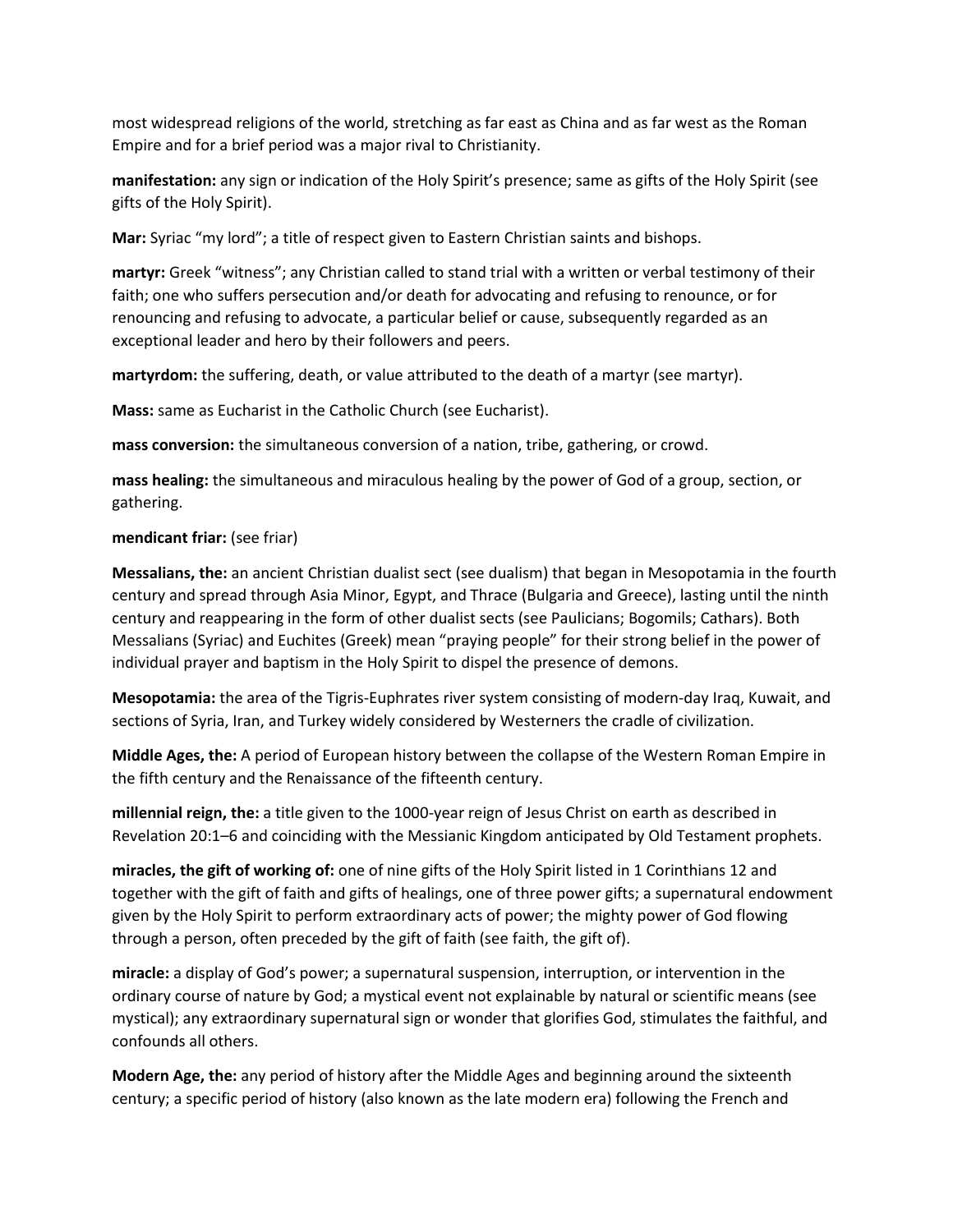Industrial Revolutions of the late eighteenth century and ending with the postmodern era in the midtwentieth century or continuing to the present age; any span of history immediately relevant to the present time.

**Monarchianism:** a set of beliefs that emphasizes God as one person, in contrast with Trinitarianism (see Trinity), which defines God as three persons coexisting as one.

**monastery:** "hermit's cell" or "group of protected cells"; a building or buildings occupied by a community of monks or nuns (see monk; nun) who are permanently detached from the world in a disciplined quest for spiritual fulfillment; a "premature" abbey (see abbey).

**monastic(ism):** Greek "mono"; "alone"; a life lived as a hermit, often in the wilderness, to abstain from worldly pleasures, return to God in obedience to him, and attain eternal life in his presence (see hermit); in Catholic and Orthodox traditions, a way of life in which one renounces worldly pursuits to devote oneself entirely to spiritual pursuits as a monk or nun (see monk; nun).

monk: "single" or "solitary"; a male who practices asceticism or monasticism (see asceticism; monasticism) either alone or in a community with other monks; a male who lives a life of poverty, celibacy, and obedience in imitation of Christ's sacrificial life.

**Montanism:** a popular Christian charismatic prophetic movement of the late second century that reasserted the importance of the supernatural and called for a higher standard of Christian living. Originally called "New Prophecy," it later took on the name of its founder, Montanus, and was labeled a heresy—not for its doctrinal views but for its excessive strictness, unrelenting attack against the church's growing institutionalism, and frenzied manner in which its adherents frequently prophesied.

**mystic:** one who pursues a direct relationship with God through personal experience, intuition, instinct, insight, etc.; one who is drawn to a deep, close relationship with God, an intense devotion to the Holy Spirit, and an unwavering confidence in God's supernatural power; a person who practices mysticism (see mysticism).

**mystical:** of or pertaining to mysticism (see Mysticism); personal; private; contemplative; spiritual (see Spiritual); having a spiritual meaning that is difficult to see, understand, or explain by natural, scientific, or ordinary means that inspires a sense of spiritual mystery, awe, and fascination.

**mysticism:** Greek "to conceal"; any private, secret, or mysterious spiritual practice that involves the spiritual, contemplative, experiential, supernatural, or extraordinary dimensions of Christianity. In modern times, this has been expanded to include comparable extraordinary experiences and phenomena among non-Christian and non-rational religions and worldviews.

**nationalism:** an ideology involving individual identification with or a sense of attachment to one's nation; the tendency to organize into distinct groupings based on affinity to a particular cultural, ethnic, or religious background, usually accompanied by resentment toward other groups, especially those deemed as controlling them; belief in one's birthright and citizenship to a state based on affinity.

**neo-charismatic:** an adherent of a church or denomination birthed during the third wave of Pentecostalism (see Pentecostalism) after the Pentecostal (first wave) and charismatic (second wave) roughly since the end of the twentieth century and generally viewed as having Pentecostal-like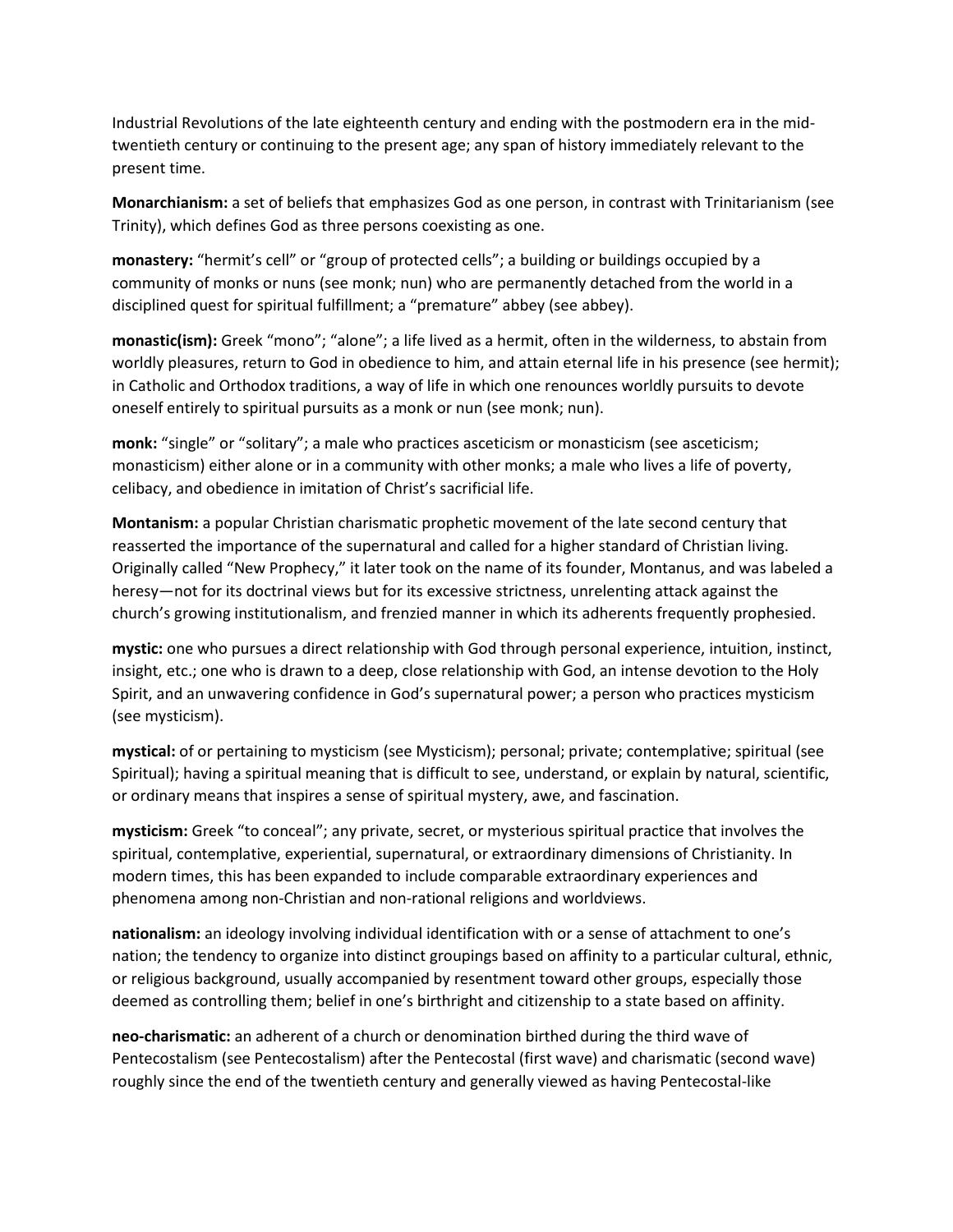experiences without any traditional Pentecostal, charismatic, or denominational ties; same as Pentecostal or charismatic (see Pentecostal; charismatic).

**neo-Pentecostal(ism):** an international trend or Pentecostal-like movement that developed in the late 1950s and 1960s in which a significant number of mainline denominational people with Pentecostal-like experiences chose to stay in their traditional Catholic or Protestant churches and sought to duplicate those experiences in the lives of their fellow churchgoers; same as Charismatic Renewal (see charismatic movement/renewal).

**Neoplatonism:** the traditional philosophy of Classical Greek philosopher Plato (c. 428–347 BC) that was revived in the third century AD and persisted until the sixth century with a particular emphasis on the mystical dimensions of Plato's dualist worldview.

**Novatianism:** early Christians who followed the teachings of Antipope Novatian (c. 200–258), who held to a much stricter form of penance (see penance) for baptized Christians who had denied the faith or performed the ritual sacrifice to the pagan gods under the persecutions of Emperor Decius in 250 and were later declared heretical.

**nun:** a member of a spiritual community of women who typically live under the monastic vows of poverty, chastity, and obedience (see monasticism) or who live an ascetic life of meditation, contemplation, and prayer for the salvation of others (see asceticism).

**order:** a lineage of communities or organization of people who live set apart from society in full-time service to God according to a specific form of devotion, usually based on the founder's principles; one of seven sacraments of the Roman Catholic Church (see sacrament).

**original sin:** a Christian doctrine that teaches humanity's state of sin is the direct result of the Fall of Man—Adam's rebellion in the Garden of Eden, also called the "sin nature" or "total depravity."

**(O)orthodox:** "right by majority"; "the correct opinion"; conforming to what is generally or traditionally accepted as right, normative, and true; established and approved; a person who adheres to Eastern Orthodoxy or is a member of the Eastern Orthodox Church; of or belonging to the Eastern Orthodox Church.

**(O)orthodoxy:** Greek "to think" or "believe" "right" or "correctly"; the authorized, or generally accepted theory, doctrine, or practice; adhering to the accepted norms or creeds of the Christian faith and early church; the Eastern Orthodox Church or faith.

**outpouring:** a mighty effusion, rush, flood, deluge, or downpour; a flow of the Holy Spirit and his gifts; same as revival (see revival).

**pagan(ism):** originally "country folk" who remained heathen at a time when Roman cities were becoming Christian; any of various contemporary or historical religions derived from or claiming influence from historical or indigenous polytheistic religions; any religion outside the one revealed by the One True God.

**papal:** of or relating to the pope or papacy (see pope).

**Paraclete:** a name given to the Holy Spirit by Jesus in John 14:16, 26; 16:7 and variously translated Helper, Comforter, Counselor, Advocate, Intercessor.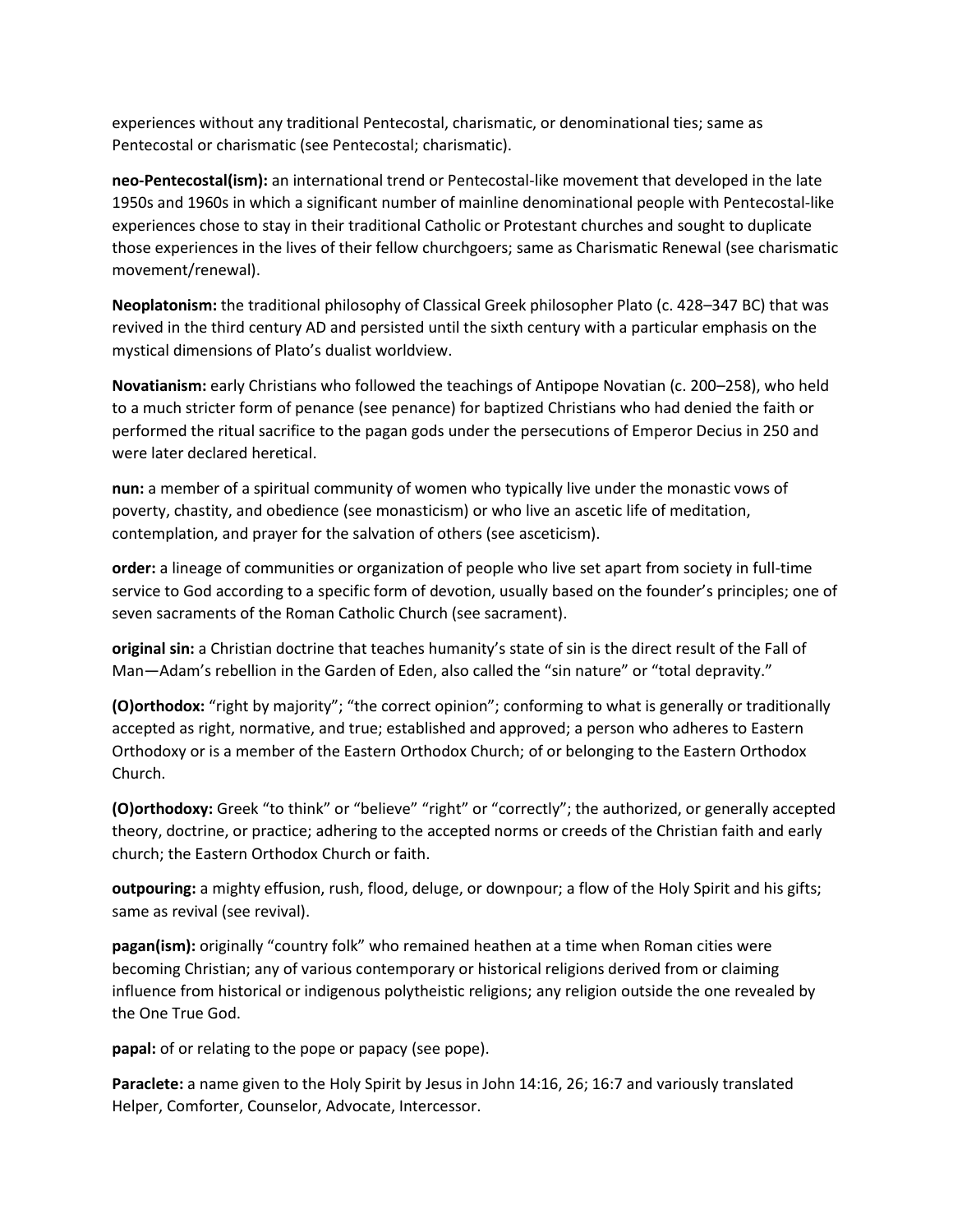**parish:** a small administrative district typically with its own church and priest or pastor; the territorial unit, property, or people of a Christian congregation or community under the clerical jurisdiction and pastoral care of a priest or minister.

**parishioner:** an inhabitant of a parish (see parish); one who belongs to or attends a particular church.

**pastor:** "shepherd; "one who leads to pasture" or "causes to eat"; a leader of a Christian group or congregation who provides spiritual sustenance, nourishment, advice, and counsel.

**patriarch:** Greek "chief" or "ruler of a tribe or family"; the male head or father of a family, extended family, tribe, or race; the highest-ranking bishop in Eastern Orthodoxy.

Paulicians, the: Armenian "sons of Paul" or "little Pauls"; a Christian dualist sect (see dualism) founded in Armenia around the seventh century that saw itself as called to restore the pure Christianity of the apostle Paul and vigorously opposed the formalism of the church. Though greatly persecuted, it spread throughout Asia Minor and into Eastern Europe, giving rise to the Bogomils and Cathars (see Bogomils; Cathars) and lasting until the twelfth century. Remnants remain to this day.

**penance:** means "repentance"; contrition, self-abasement, complete remorse; anything said or done that is thought to express sorrow and repentance for a sin committed and thus absolve oneself from sin; a Catholic, Eastern Orthodox, and Anglican sacrament in which a church member confesses sins to a priest or minister and is forgiven, released from punishment, and restored to the church.

**Pentecost:** any experience, event, or season of events reminiscent or characteristic of the day of Pentecost, often with supernatural signs and wonders; Pentecostal-type Christianity (see Pentecostalism); the church age or beginning of the church age; same as day of Pentecost (see Pentecost, the day of); same as Feast of Pentecost (see Pentecost, the Feast of); the fifty days between Easter and Pentecost.

**Pentecost, the day of:** means "fiftieth"; fifty days after Jesus celebrated the Jewish Passover with his disciples, the Holy Spirit was poured out on his followers, empowering them for their worldwide mission and marking the official beginning of the church age. The events recorded in Acts 2 featured many miraculous signs and wonders, including a rushing mighty wind, apparitional tongues of fire, speaking in tongues, prophecy, and mass conversion.

**Pentecost, the Feast of:** a prominent feast in the ancient Jewish calendar celebrating the giving of the Law; the Ten Commandments, and the Old Covenant to Moses at Mount Sinai. The first day of the Feast of Weeks that comes fifty days (Pentecost means "fiftieth") after the Feast of Passover—a celebration of the Jewish exodus from Egypt and is still commemorated in Judaism today as Shavuot [shah-voo-AWT or shuh-VOO-ohs].

## **Pentecostal movement, the:** (see Pentecostalism)

**Pentecostal:** an adherent of Classical Pentecostalism or Pentecostalism (see classical Pentecostalism and Pentecostalism); same as Full Gospel or charismatic (see charismatic; Full Gospel); a continualist, continuationist (see continuationism), or Pentecostal-type Christian.

**Pentecostalism:** a renewal movement within Protestant evangelical Christianity that began in the United States in the early twentieth century among radical adherents of the Holiness movement who were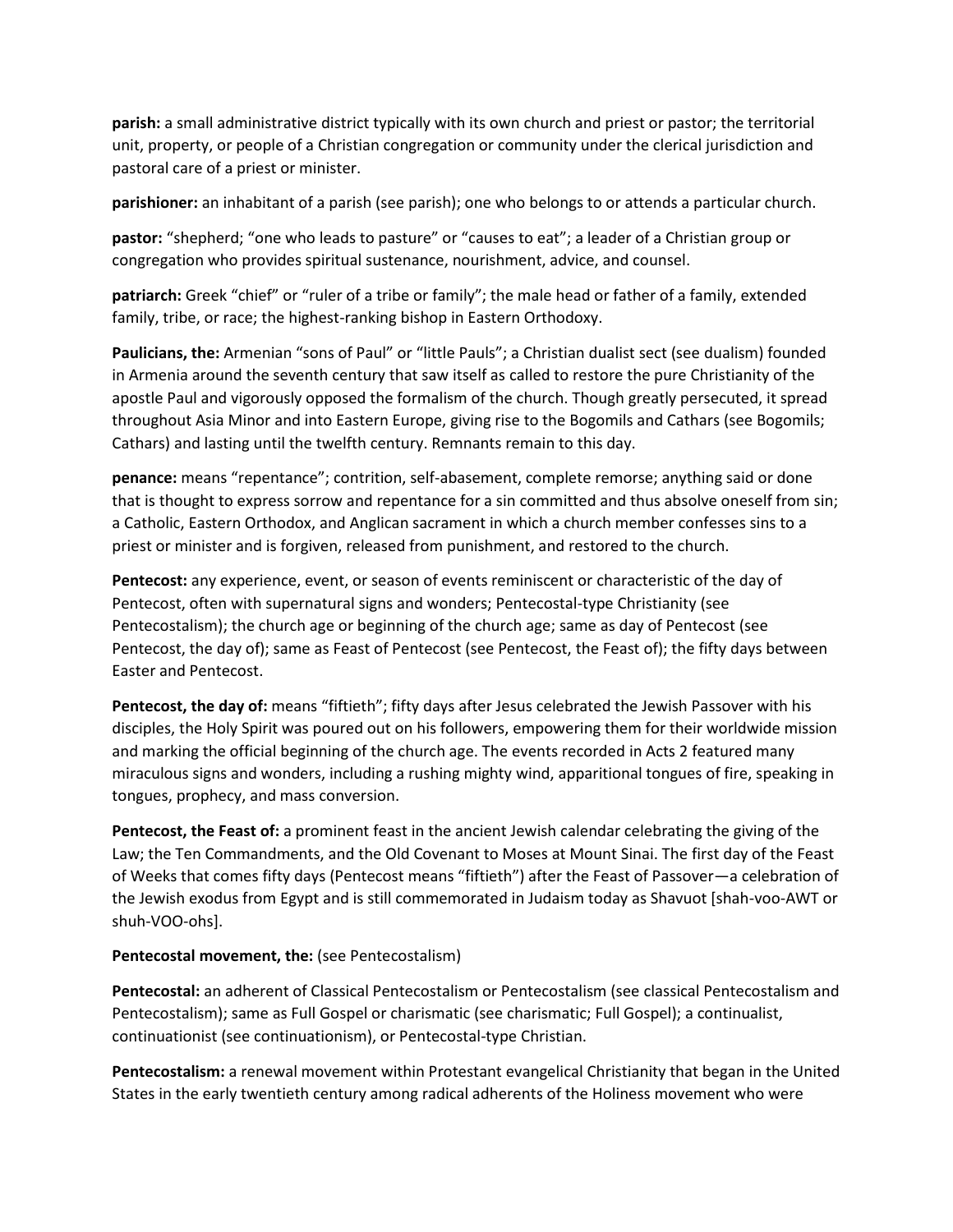energized by the spirit of revival, the expectation of Christ's soon return, and the consequential restoration of spiritual gifts resulting in world evangelization. The movement placed special emphasis on a direct, personal experience with God through the baptism in the Holy Spirit (see Holy Spirit, baptism) similar to the day of Pentecost (see Pentecost, the day of) as recorded in Acts 2 when the Holy Spirit first descended on Jesus' followers with the initial evidence of speaking in tongues, empowerment for ministry, a fervent love for God and others, and other spiritual endowments (see Gifts of the Holy Spirit). The movement quickly spread worldwide and continues to this day, reinvigorated by the neo-Pentecostal-charismatic and neo-charismatic movements (see neo-Pentecostalism; charismatic movement/renewal; neo-charismatic); same as classical Pentecostalism (see classical Pentecostal).

**Pietism(ist):** a movement within Protestant Lutheranism initiated (late seventeenth century to nineteenth century) to counter deism (see deism) by emphasizing warm, personal, experiential faith over cold, institutional membership and encouraging small group Bible studies called "gatherings of the pious" to promote deeper, closer relationships with God.

**piety:** Latin "devout" or "good"; any virtue that involves deep religious devotion and spirituality (see devotion).

**(P)pilgrim:** Latin "one who has come from afar"; a traveler on a journey to a holy place; a person in search of moral or spiritual significance; a name commonly applied to the early settlers of the Plymouth Colony in the U.S.

**pilgrimage:** a journey to a location important to one's personal or spiritual beliefs; a search for moral or spiritual significance.

**pope:** Greek; Latin "father" or "papa"; a title of respect given to a bishop and later applied exclusively to the bishop of Rome—leader of the worldwide Catholic Church said to have succeeded from Peter, upon whom Jesus is believed to have said he would build his church (Matt. 16:18).

**postchristian:** any place or time in which Christianity was, but is not currently the dominant ideology.

**postmodernism:** same as Postmodern Age; a late twentieth-century movement characterized by broad skepticism, subjectivism, or relativism that denies the existence of any ultimate principles and does not share the modernist view that one scientific, philosophical, or spiritual truth is valid for all groups, cultures, traditions or races and instead focuses on the relative truths of each person; belief that any claim to absolute or universal truth by any one group, culture, religion, or race is to be rejected in favor of relativistic, individualistic, and pluralistic truth.

**Post-Nicene Era, the:** a period in early Christian history between the First Council of Nicaea in the early fourth century and the early fifth century that witnessed an extraordinary flowering of Christianity due to its newfound freedoms, the rise of monasticism, and fundamental doctrines that were hammered out. Prominent figures during this era are commonly referred to as Nicene and Post-Nicene Fathers.

**praying in the Spirit:** prayer led by, aided by, or given by the Holy Spirit, often in an ecstatic language (see ecstatic languages) to strengthen and aid one's faith and prayers and to apply God's will (Rom. 8:26–27; 1 Cor. 14:15; Eph. 6:18; Jude 20); ecstatic prayer or prayer in a state of ecstasy (see ecstasy).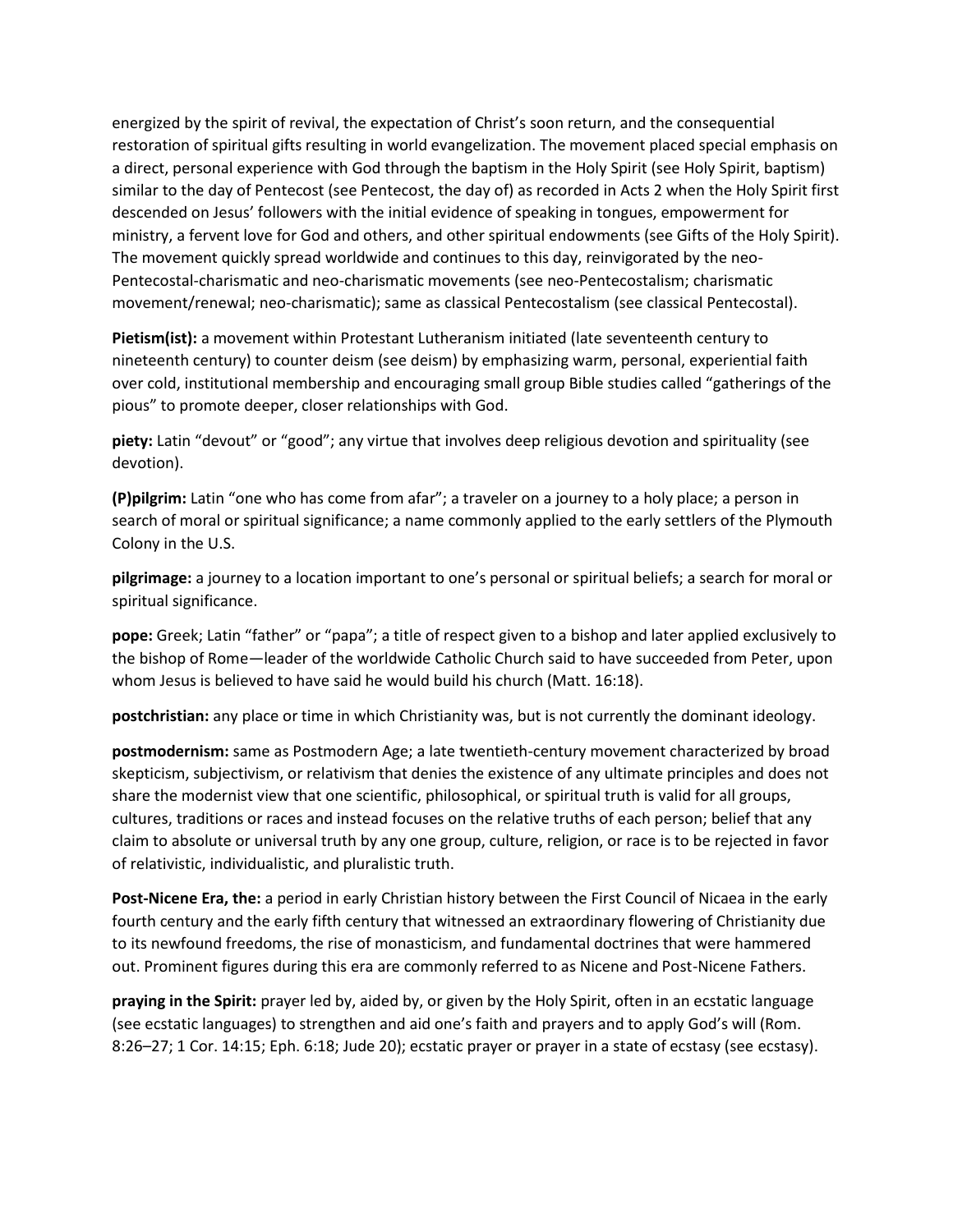**predestination:** a doctrine that teaches all events have been willed or predetermined by God, especially in reference to the fate of the human soul, often associated with Calvinism (see Calvinism) and seemingly incompatible with Arminianism (see Arminianism) and the doctrine of "free will".

**premillennial:** belief that Jesus will physically return to the earth before the millennium and usher in a literal thousand-year golden age of peace (see millennial reign).

**presbytery:** Greek "elderly"; in Protestantism, the ruling body of elders of a local Christian congregation (see elder). In Catholicism, a college of priests also called a Presbyterium; same as consistory (see consistory).

**presence:** the state or fact of being in company, attendance, existence, or immediate proximity with others, often without being seen; same as Holy Spirit.

**priest:** Greek "elder"; a person authorized to perform sacred rituals and administer spiritual rites, especially as a mediatory agent between God and humans. In Protestantism, all believers are considered "priests" having direct access to God (see priesthood).

**priesthood:** In Old Testament times, mediators between God and people who ministered according to God's instructions and offered sacrifices to God. In Catholicism, ministerial orders consisting of bishops, priests, and deacons—while the ordained priesthood is seen as representing Christ, the common priesthood is viewed as all the baptized faithful. In Protestantism, all baptized Christians are viewed as "priests" with direct access to God, commonly called "the universal priesthood of all believers." In Eastern Orthodoxy, all believers who receive chrismation are considered members of Christ's royal priesthood.

**prophecy, the gift of:** one of nine gifts of the Holy Spirit listed in 1 Corinthians and together with the gift of tongues and interpretation, one of three inspirational gifts; supernatural ability to receive, interpret, and communicate one or more divine messages from God to others. While Old Testament prophecies were divinely inspired predictions, instructions, or exhortations declared by prophets, New Testament prophecy is divinely inspired utterances or revelations given by the Holy Spirit to believers for the edification of others.

**prophet:** Hebrew "spokesperson"; Greek "advocate"; in the Old Testament, a male spokesperson or intermediary sent by God to deliver new knowledge to his people; in the New Testament, one who consistently speaks by divine inspiration or revelation (a female prophet is sometimes called a prophetess); one who has a consistent ministry of operating in inspirational, revelatory, or prophetic gifts.

**prosperity teaching:** a doctrine with roots in the Holiness, Higher Life, and Pentecostal movements that expanded during the late twentieth-century healing, charismatic, and Word of Faith movements teaching that financial blessing is the will of God for Christians and that faith, positive confession, and financial giving can increase one's health, wealth, and personal well-being.

**Protestant(ism):** Latin "to witness" or "declare"; a form of Christianity that emphasizes the priesthood of all believers (not just ordained clergy), the doctrine of justification by faith alone (not faith and good works), and the belief that the Bible alone (not the Bible and Catholic tradition) is the sole authority in matters of faith and morals. The movement began with the sixteenth century Protestant Reformation to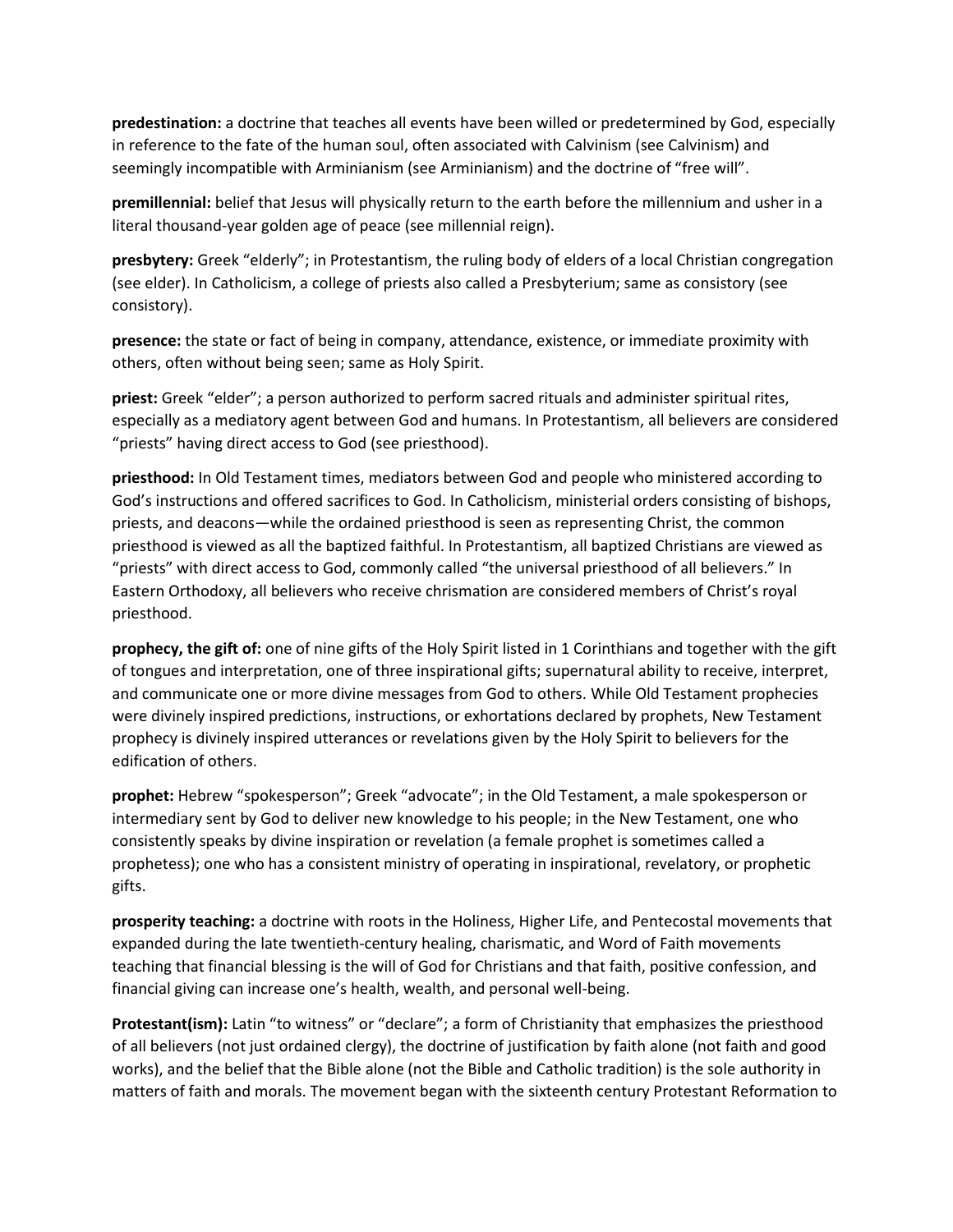correct what was considered to be errors in the Roman Catholic Church. The term originated with a letter of "protestation" sent by Lutheran princes in 1529 to refute an edict condemning the teachings of Martin Luther as heretical.

**rationalism(ist):** belief that certain truths or rational principles exist that are so fundamentally and logically true that physical proof or empirical evidence is unnecessary; a rationalist is one who regards reason as the chief source and test of knowledge.

*Reconquista***, the:** Spanish "reconquest"; a period of approximately 781 years beginning with the fall of Granada and conquest of the Iberian Peninsula (Spain and Portugal) by Muslim Moors in 711 until the last Islamic state on the peninsula was removed in 1492, months before the discovery of the New World and the beginning of Spanish and Portuguese colonialism.

**Reformation, the:** the schism that developed within Western Christianity in the sixteenth century initiated by Martin Luther, Huldrych Zwingli, John Calvin, and other early Protestant reformers. The movement also influenced the formation of an independent national Church of England under Henry VIII in the early 1530s and a Counter-Reformation in the Roman Catholic Church beginning in the 1540s.

**relics:** the physical remains and/or personal effects of a saint or other venerated person preserved for purposes of veneration as a tangible memorial to their lives.

**Renaissance, the:** French "rebirth"; a revival of classical Greek, Roman and Eastern literature, philosophy, and culture that began as an educational and cultural movement in Florence, Italy, in the fourteenth century, bridged the gap between the Middle Ages and modern history, spread through Europe and North America by the end of the seventeenth century, and gave birth to humanism (see humanism).

**restorationism(ist):** belief that Christianity should be restored along the lines of the apostolic or early church, viewed as a purer form of faith and practice; a restorationist seeks to correct faults or deficiencies in the church by appealing to the primitive church as a normative model.

**reverse flow of missions:** a term used for the crosscurrent of missionaries coming out of Africa, Asia, and Latin America into Europe and North America beginning in the late twentieth century and representing a reversal of historical trends set back in the eighteenth century.

**revival:** "a return" or "restoration to life," "vigor," or "vitality"; increased spiritual interest or renewal in the life of a church, congregation, or society that restores the church to its vital and fervent relationship with God, often with local, national, or global implications and following a period of moral decline; same as awakening (see awakening); an evangelistic meeting or series of meetings.

**Rosary:** "crown" or "garland of roses"; a form of prayer, especially in the Catholic Church, named for the string of prayer beads used as an aid for counting, recalling, and reciting certain prayers, important events, and mysteries in the lives of Jesus and Mary in their proper sequence.

**running:** an ecstatic manifestation repeated in Christian history in which a person or group of persons, feeling a sense of being overwhelmed by the presence of God, suddenly begin running. Sometimes as an attempt by non-believers to escape the presence of God, often followed by falling (see Falling) and other times affecting believers who, in a state of ecstasy or jubilation, can no longer contain themselves (see ecstasy; jubilation).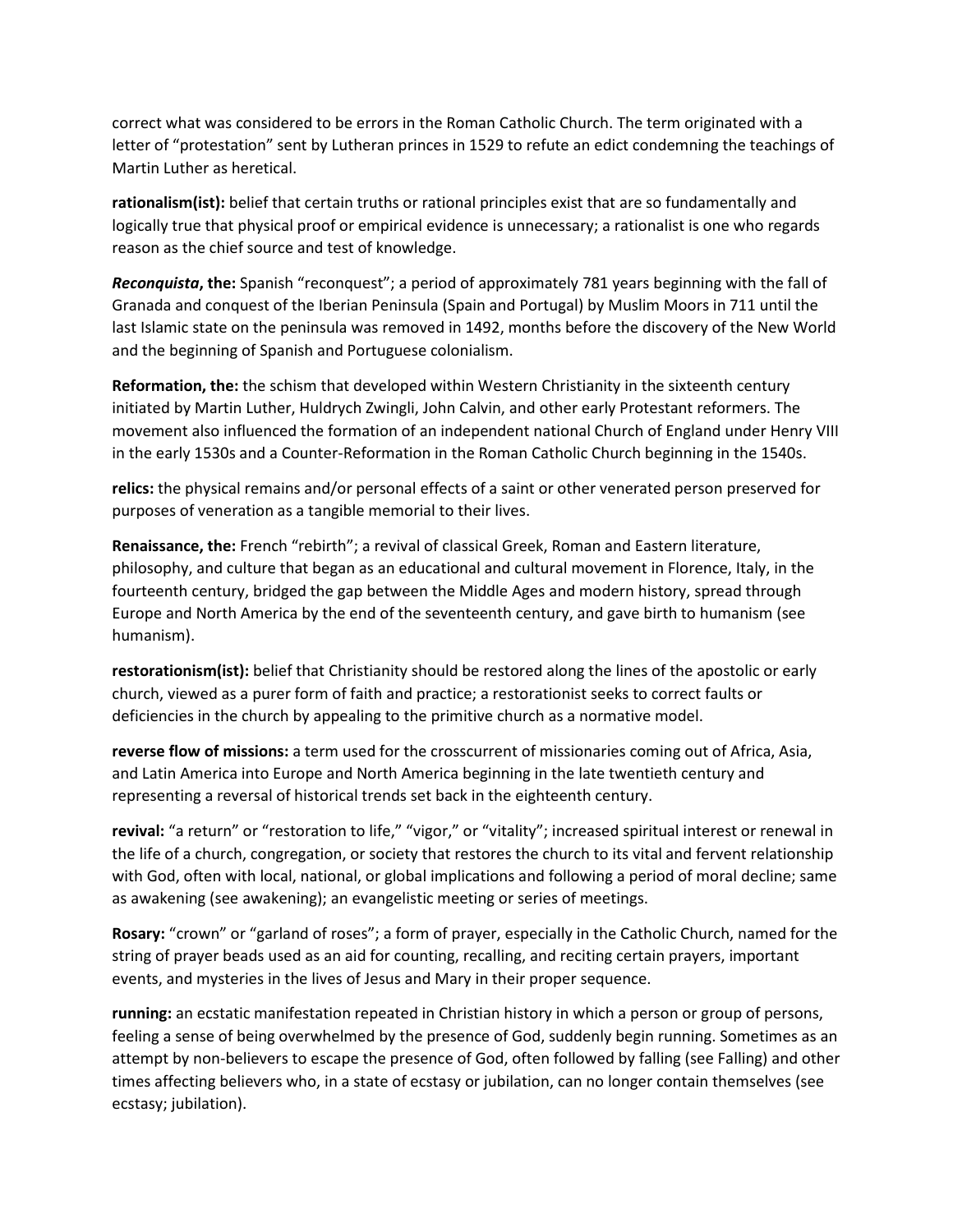**sacrament:** an established Christian ceremonial ritual considered instituted by Christ, entrusted to the church, and of particular importance for its gracious ability to teach, sanctify, build up the church, dispense life, bear fruit, and bring glory to God. In Catholicism and Eastern Orthodoxy, there are seven: baptism, confirmation, Eucharist, penance, anointing of the sick, matrimony, and holy orders (see baptism; confirmation; Eucharist; penance; anointing oil; order). In Protestantism, there are only two sacraments: the Holy Eucharist (Communion) and baptism.

**sanctification:** the act or process of being made holy and set apart for God's use.

**schism:** a split or division between strongly opposed sections or parties caused by differences in opinion or belief.

**scholastic(ism):** a method of critical thought used for articulating and defending absolute truth in an increasingly pluralistic society; dominated the teaching of medieval European universities between 1100 and 1700.

**second work of grace:** a transformational act of God subsequent to salvation or regeneration (the first work of grace) in which a believer is purified, sanctified, and made holy, which in some Christian traditions may be an instantaneous experience or a gradual process; same as Christian perfection or entire sanctification (see Christian perfection; entire sanctification). The terminology generally originated with the teachings of John Wesley.

**secular(ism):** the principle of strict separation of the state from religious institutions and dignitaries; the right to be free from religious rule and teachings; belief that public and political activities and decisions should not be influenced by religious beliefs or practices; any movement toward modernization and away from traditional or religious values.

**Shekinah glory, the:** Hebrew "the dwelling" or "settling of God's Divine Presence."

*Shepherd* **of Hermas,** *The***:** a Christian allegory written in the second century and considered a valuable, divinely inspired, canonical book by some early Church Fathers. It was often read publicly in churches. The principal player of the story is an angel or "Shepherd" believed to be a representation of Christ, the "Good Shepherd" (John 10:11). Authorship is attributed to Hermas, brother to Pius, Bishop of Rome.

**singing in tongues:** sung glossolalia (see glossolalia); singing in the Spirit (see praying in the Spirit).

**sovereignty of God, the:** belief that all things are under God's rule and control and that nothing happens without his direction or permission—not that God merely has the power and right to govern all things but that he does so always and without exception. The teaching is often associated with Calvinism and the doctrine of predestination (see Calvinism; predestination).

**speaking in tongues:** supernatural ability given by the Holy Spirit to speak in an ecstatic, heavenly, or angelic language (see glossolalia; ecstatic languages), speak in one's own natural language or an ecstatic language while simultaneously being heard by others speaking in other or different natural languages (see Heteroglossolalia), or speak a foreign language (see xenoglossy).

**spiritual gifts:** (see charismata; gifts of the Holy Spirit)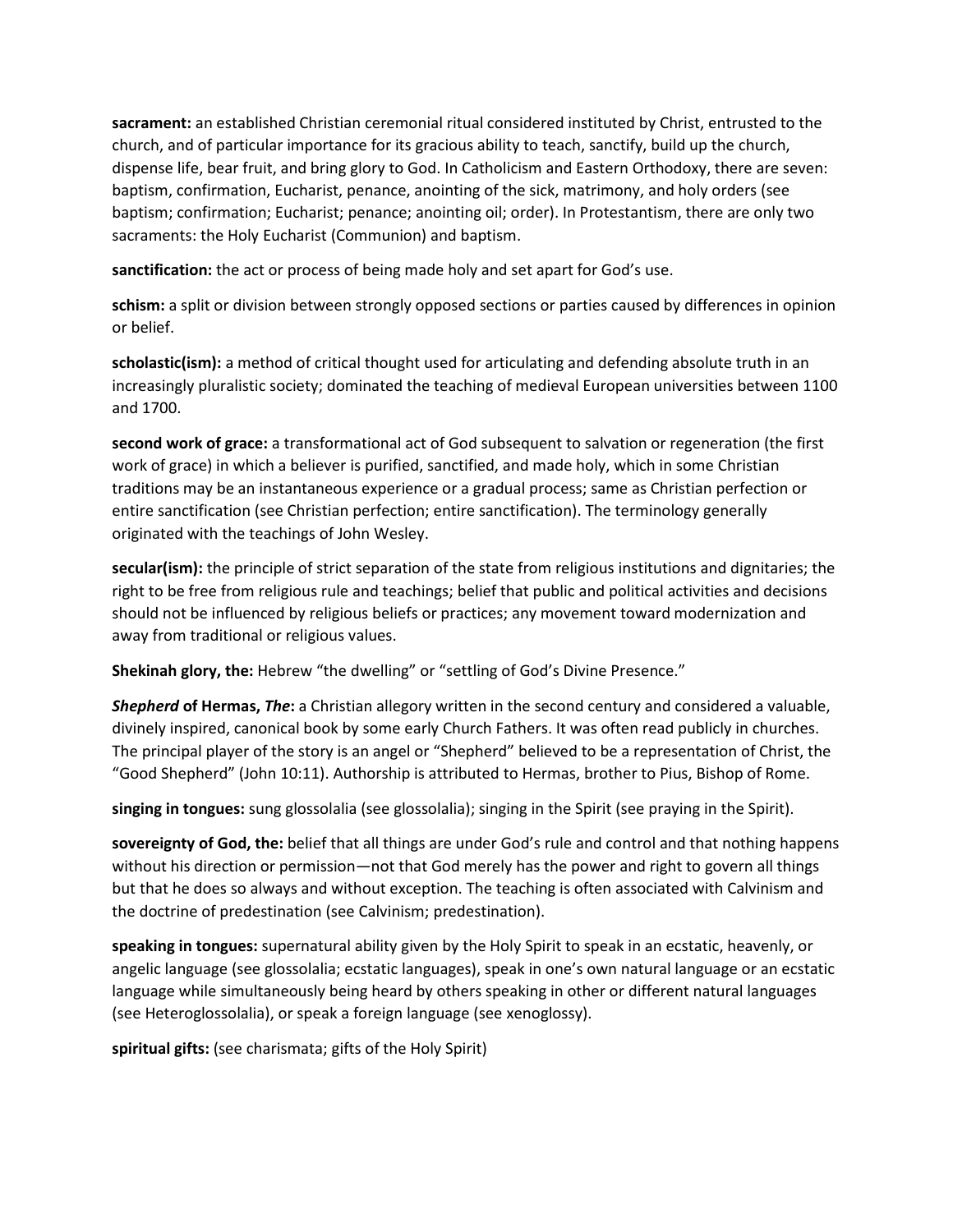**spiritual:** of or relating to the Holy Spirit, his power, and gifts; anything of or pertaining to the inward personal matters of the heart, soul, or spirit as opposed to outward, physical, or material matter; same as supernatural or mystical (see mystical).

**starets:** an elder or spiritual father of a Russian Orthodox monastery who functions as a charismatic leader and venerated teacher and adviser. It is believed that through ascetic struggle, experience, prayer and Hesychasm, the Holy Spirit bestows special gifts on the elder, including healing, prophecy, words of knowledge, and words of wisdom (see asceticism; Hesychasm).

**Studite:** a member of a spiritual society similar to Western Monasticism (see Monasticism); developed by Theodore the Studite at the Stoudios monastery of Constantinople in the fifth century and continuing to this day in the Studite Brethren of the Ukranian Greek Catholic Church.

**supernaturalism:** belief in the supernatural; the ancient worldview of the New Testament in which Jesus is seen as the embodiment of power who overcomes evil forces that inflict calamity and sickness upon the human race.

## **swooning:** (see falling)

**Synoptic Gospels, the:** The gospels of Matthew, Mark, and Luke, which include many of the same stories, often with similar sequences and wording distinct from the gospel of John.

**theology:** the systematic and rational study of God, his nature, and spiritual beliefs or ideas.

**(T)theotokos:** Greek "God-bearer"; a title given to Mary, the mother of Jesus, especially in Eastern Christian traditions. The Bogomils considered all believers who had received the Holy Spirit to be "theotokos" (God-bearers) (see Bogomils).

**times of refreshing:** same as outpourings of the Holy Spirit, seasons of Pentecost, or revival (Acts 3:19) (see outpouring; Pentecost; revival).

**tongues, the gift of:** one of nine gifts of the Holy Spirit listed in 1 Corinthians 12 and together with prophecy and interpretation of tongues, one of three inspirational gifts; supernatural ability given by the Holy Spirit to speak a message in a different intelligible language (see heteroglossolalia) or unintelligible language (see glossolalia), which can then be interpreted (see interpretation of tongues) in the natural language of those present for their inspiration and edification and as a sign to unbelievers. When heteroglossolalia occurs, a bilingual person may attest to the supernatural nature of both the tongue and interpretation since the tongue is unknown to both the speaker and interpreter (Acts 2:11; 1 Cor. 14:22).

**trance:** a state that transcends normal consciousness, often characterized by greatly reduced external or physical awareness and expanded spiritual awareness. Trances are frequently accompanied by visions, rapture, euphoria, and bliss. Trances also may be brief, recurring, or may last up to hours, days, and weeks at a time; same as ecstasy (see ecstasy).

**transportations:** supernatural travel in which a person's consciousness, whether in the body or out, is suddenly and miraculously transported to another place or time whereby one may be in two places at once (2 Cor. 12:2, Rev. 1:10). This may occur in a vision, a revelation, while in a trance-like state of ecstasy, or in a normal state of consciousness (see visions; trance; ecstasy).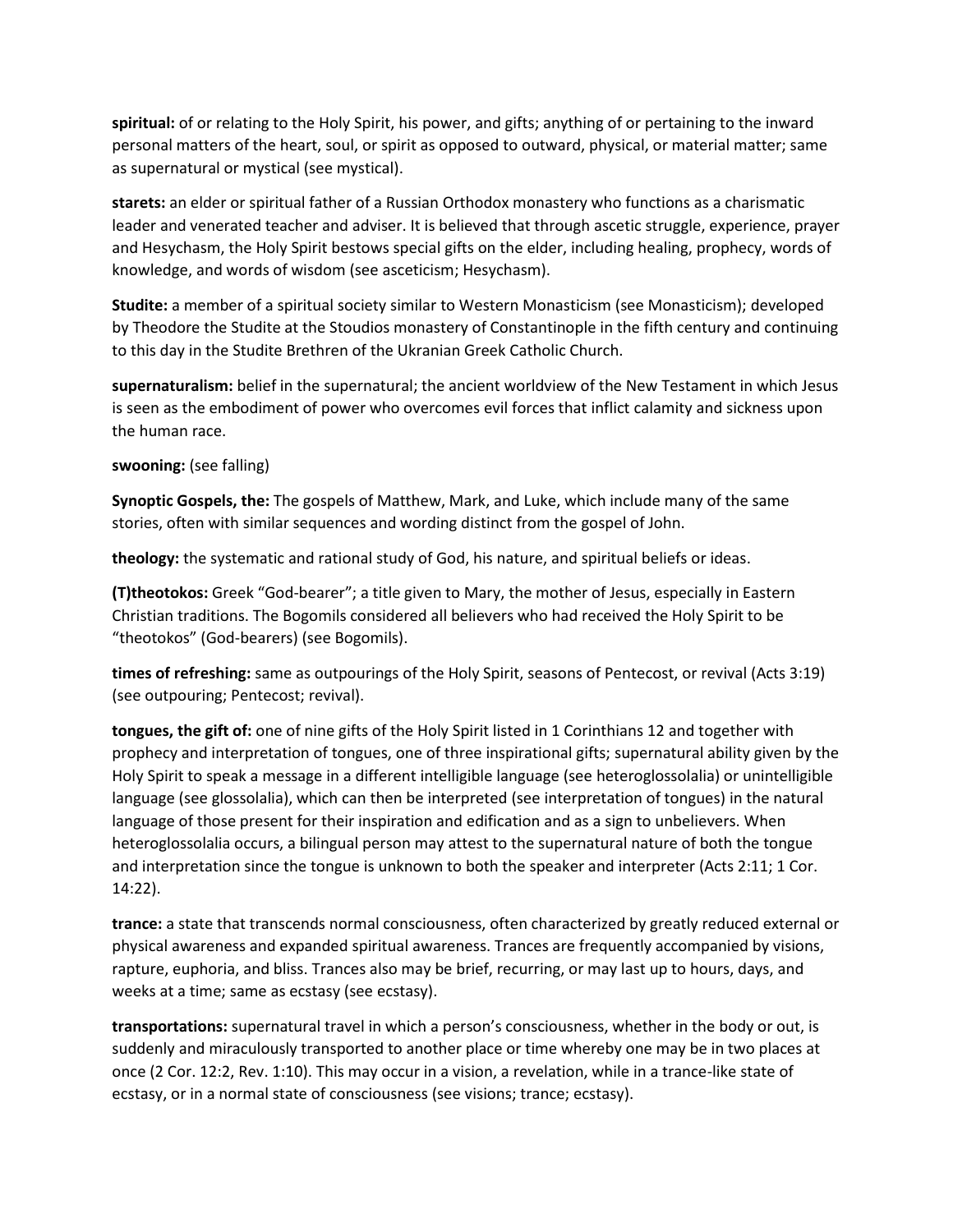**transubstantiation:** Greek "change"; the Catholic doctrine and belief that the bread and wine used in the Eucharist is not merely figuratively but is physically changed into the body and blood of Christ (see Eucharist). The manner in which this occurs is considered a mystery. Eastern Orthodoxy avoids use of the term, praying instead for the Holy Spirit to come down and "change" the bread and wine as well as the people. Protestants vary in their usage from the "real presence" of the body and blood of Christ in a mystical and sacramental union to a purely symbolic use.

**Trinity, the Holy:** Latin "triad" or "threefold"; God; a Christian doctrine that defines God as being one yet three distinct persons—Father, Son, and Holy Spirit—or as three distinct personalities that are one in substance, essence, and nature.

**(U)upper (R)room:** any place of gathering for prayer where the Holy Spirit's descent is anticipated or occurs; the "Cenacle" in Jerusalem believed to be the site where Jesus celebrated his Last Supper, reappeared to his disciples, and first sent the Holy Spirit on the day of Pentecost, or the alternative site at St. Mark's Syriac Orthodox Church.

**Vatican, the:** the name given to a marshy, once uninhabited area on the west bank of the Tiber River across from the city of Rome considered to be "sacred" since pre-Christian times; any of various buildings eventually built on this site, including the Apostolic Palace (pope's residence), St. Peter's Basilica, and the Sistine Chapel; the Vatican City or City State—a walled enclave city within the City of Rome; an ecclesiastical monarchial state ruled by the pope—bishop of Rome.

**visions:** the appearance of objects, events, or images that pass before the mind while awake, asleep, in a trance-like state, or while being spiritually transported to another place or time (see transportations); a form of prophecy or divine communication in which God reveals his divine will and knowledge through a succession of images.

## **water baptism:** (see baptism)

**Welsh Hwyl, the:** "a divine gust" or "mighty wind" that descended on nineteenth-century Welsh congregations, often filling their chapels with a compelling sense of urgency and power and inspiring a type of ecstatic preaching similar to glossolalia, speaking in tongues, and the Highland Wail (see glossolalia; Highland Wail).

**wisdom, the word of:** one of nine gifts of the Holy Spirit listed in 1 Corinthians 12 and together with discerning of spirits and the word of knowledge, one of three revelatory gifts; a revelation of the Holy Spirit that supplies one with supernatural ability to think and act prudently, judiciously, or correctly in a given situation having been divinely revealed ahead of time; divine communication or direction that reveals God's purpose and will in a situation that a person or group may be facing.

**Word of Faith movement, the:** a worldwide movement that began in the late twentieth-century teaching that Christians can access the power of faith for physical, emotional, financial, relational, and spiritual healing, prosperity, etc. through right believing and confession in accordance with God's Word (the Bible) and God's will. The term is derived from Romans 10:8: "'The word is near you, in your mouth and in your heart' (that is, the word of faith which we preach)."

**xenoglossy:** Greek "foreign language" or "tongue"; a form of speaking in tongues in which a person is instantly and supernaturally enabled by the Holy Spirit to speak or write in a foreign language as in Acts